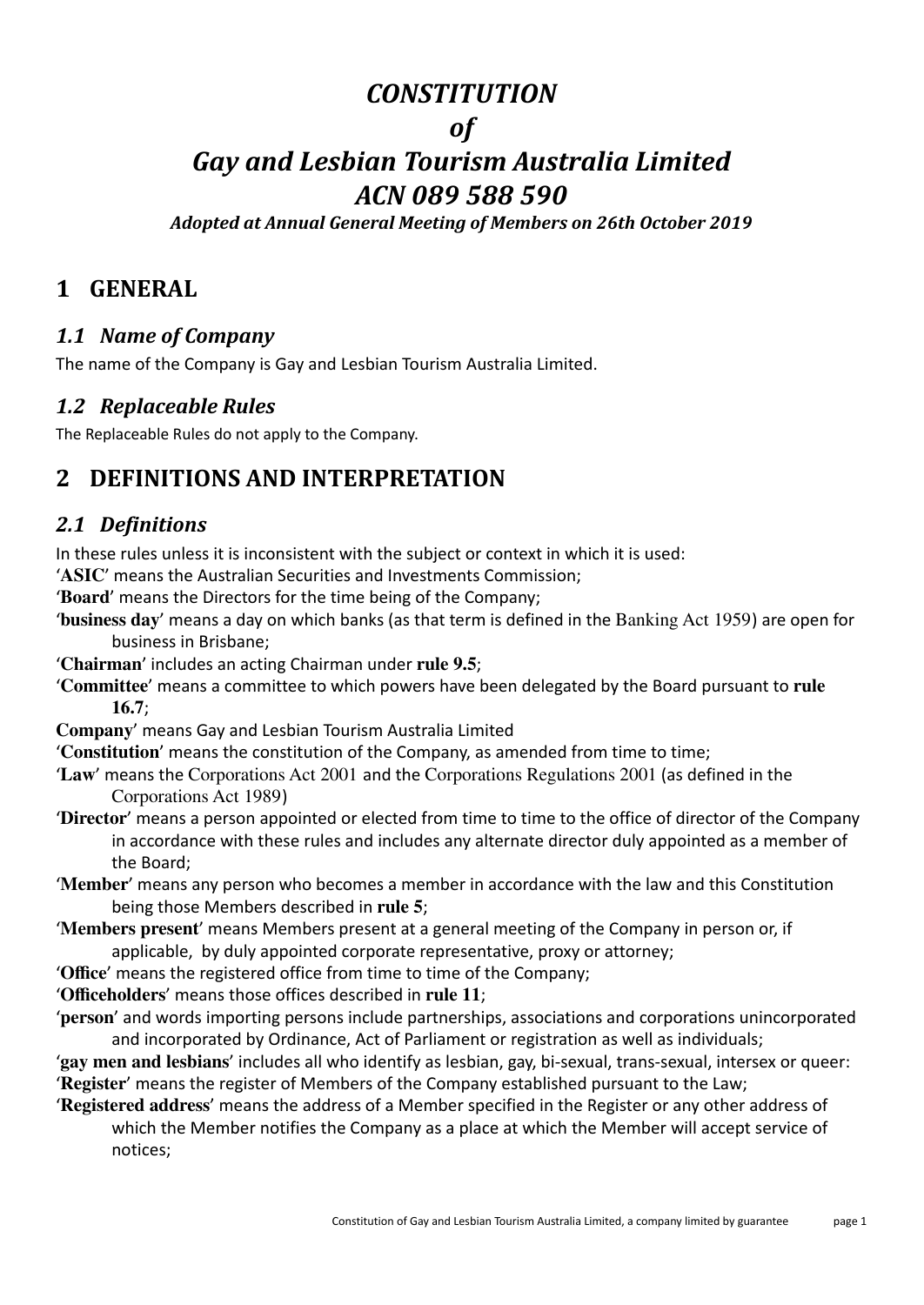'**Replaceable Rules**' means all or any of the replaceable rules contained in the Law from time to time and includes any replaceable rule that was or may become, a provision of the Law;

'**rules**' means the rules of this Constitution as altered or added to from time to time;

'**Seal**' means the common seal, if any, from time to time of the Company;

'**Secretary**' means a person appointed as secretary of the Company and includes any person Apointed to perform the duties of secretary;

'**securities**' includes shares, rights to shares, options to acquire shares and other securities with rights of conversion to equity;

'**writing**' and '**written**' includes printing, typing, lithography and other modes of reproducing words in a visible form.

#### *2.2 Interpretation*

- a) Words and phrases which are given a special meaning by the Law have the same meaning in these rules, unless the contrary intention appears.
- b) Words in the singular include the plural and vice versa.
- c) Words importing a gender include each other gender and non gender.
- d) A reference to the Law or any other statute or regulations is to be read as though the words 'as modified or substituted from time to time' were added to the reference.
- e) The headings and sidenotes do not affect the construction of these rules.
- f) An expression used in a particular Part, Division, Schedule or regulation of the Law that is given by that Part, Division, Schedule or regulation a special meaning for the purpose of that Part, Division Schedule or regulation has, in any of these rules that deals with a matter dealt with by that Part, Division, Schedule or regulation, unless the contrary intention appears, the same meaning as in that Part, Division, Schedule or regulation

# **3 OBJECTS AND POWERS**

#### *3.1 Objects of Company*

The objects for which the Company is established are:

- a) represent the interests of providers of tourism services for gay men and lesbians;
- b) to further the knowledge of members of the Company in the area of gay and lesbian tourism by seminars and lectures and by the dissemination of information and developments through regular newsletters or any other appropriate means;
- c) to provide a meeting ground for members and to promote closer working relations between providers of tourism and travel services for gay and lesbian travellers;
- d) to liase with government and other bodies on matters related to tourism for gay men and lesbians;
- e) to foster links and provide encouragement to other organisations that provide a voice for gay men and lesbians on major issues of public concern
- f) to promote and establish educational facilities for those involved in provision of travel services for gay men and lesbians and to provide services in this connection to staff of undertakings so involved as and when required;
- g) to raise funds in such manner as the Committee shall from time to time determine and to apply such funds for the purposes of furthering the objects of the Company;
- h) donate moneys to appropriate institutions which have some involvement with activities relating to those of the Company provided that it shall be the sole discretion of the Board of the Company as to whether or not such donation should be made, the amount of any such donation and the identity of the institutions to receive such donations;
- i) such other objects as the Company shall in general meeting from time to time decide.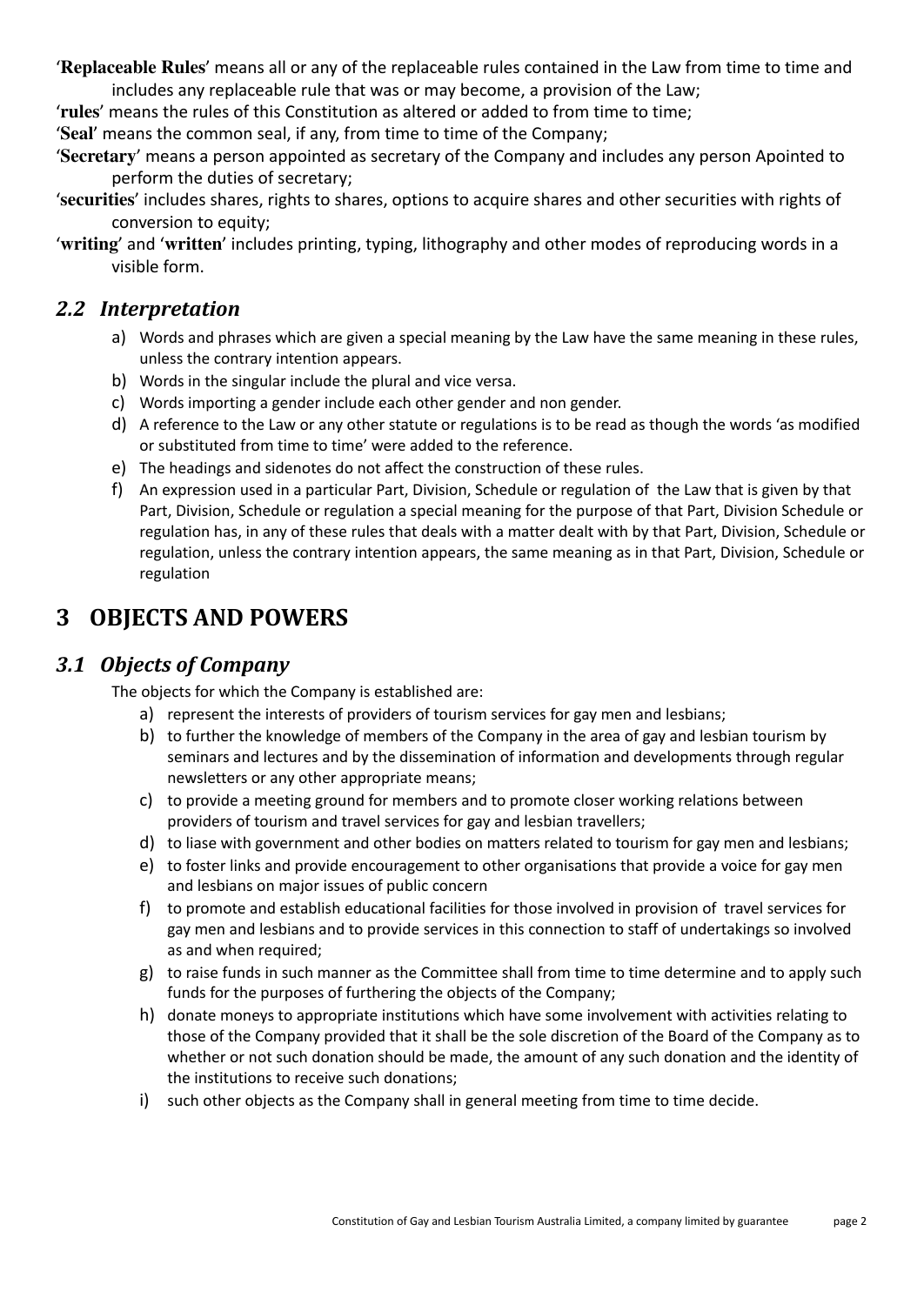### *3.2 Separate objects*

Each of the above objects constitutes a separate object of the Company, and no such object may be construed by reference to any other such object.

#### *3.3 Powers of the Company*

The Company has the power to:

- a) deal with other bodies and as such to:
	- i. subscribe to, become a member of and co-operate with or amalgamate with any *other company, club, association or organisation, whether incorporated or* not, whose objects are altogether or in part similar to those of the Company;
	- ii. purchase or otherwise acquire and undertake all or any part of the property, assets, liabilities and engagements of any one or more of the companies, clubs, associations or organisations with which the Company is authorised to amalgamate; and
- iii. transfer all or any part of the property, assets, liabilities and engagements of the Company to any one or more of the companies, clubs, associations or organisations with which the Company is authorised to amalgamate,

but the Company may only subscribe to and support with its funds or amalgamate with and company, club, association or organisation which prohibits the distribution of its income and property amongst its Members to an extent at least as great as that imposed on the Company under or by virtue of **rule 4.2**;

- b) to co-ordinate, initiate and undertake efforts for the raising of funds for its objects including without limitation take such steps by personal or written appeals, public meetings or otherwise, as may from time to time be deemed expedient for the purpose of procuring contributions to the Company by way of donations, sponsorships, annual subscriptions, levies or otherwise;
- c) in furtherance of the objects of the Company to buy, sell and deal in all kinds of commodities and provisions, both liquid and solid, for or to the Members or persons entering, visiting or using the Company's premises;
- d) to fairly impose and collect membership fees and affiliation fees from Members and fees from Members and other persons for use of the Company's premises, property and assets and for entering or visiting the Company's premises;
- e) to appoint such honorary staff, paid administrators and professional advisers as may be appropriate from time to time;
- f) to appoint, employ, remove or suspend such managers, clerks, secretaries, servants, workmen and other person as may be necessary or convenient for the purposes of the Company;
- g) to remunerate any person or body corporate for services rendered or to be rendered, and whether by way of brokerage or otherwise in placing or assisting to place or guaranteeing the placing of any unsecured notes, debentures or other securities of the Company or promotion of the Company or in furtherance of its objects;
- h) to promote and hold either alone or together with any other company, club, association or organisation meetings and displays and, without limitation, take any action considered necessary to further the objects and be in the interests of the Company;
- i) to make regulations and by-laws for the better carrying out of its objects and to equitably enforce such regulations and by-laws;
- j) to suspend, terminate, disqualify or otherwise cause to be dealt with any Member who has committed a breach of the Constitution of the Company, or of any of its rules and by-laws or for any action considered to be unfair, unbecoming or contrary to the interests, ideals or objects of the Company;
- k) to form subcommittees or organisational sections or units to assist in the execution of its objects;
- l) to purchase, take on lease, or in exchange, hire and otherwise acquire any land, buildings, easements or property, real and personal, and any rights or privileges which may be requisite for the purpose of, or capable of being conveniently used in connection with, any of the objects of the Company;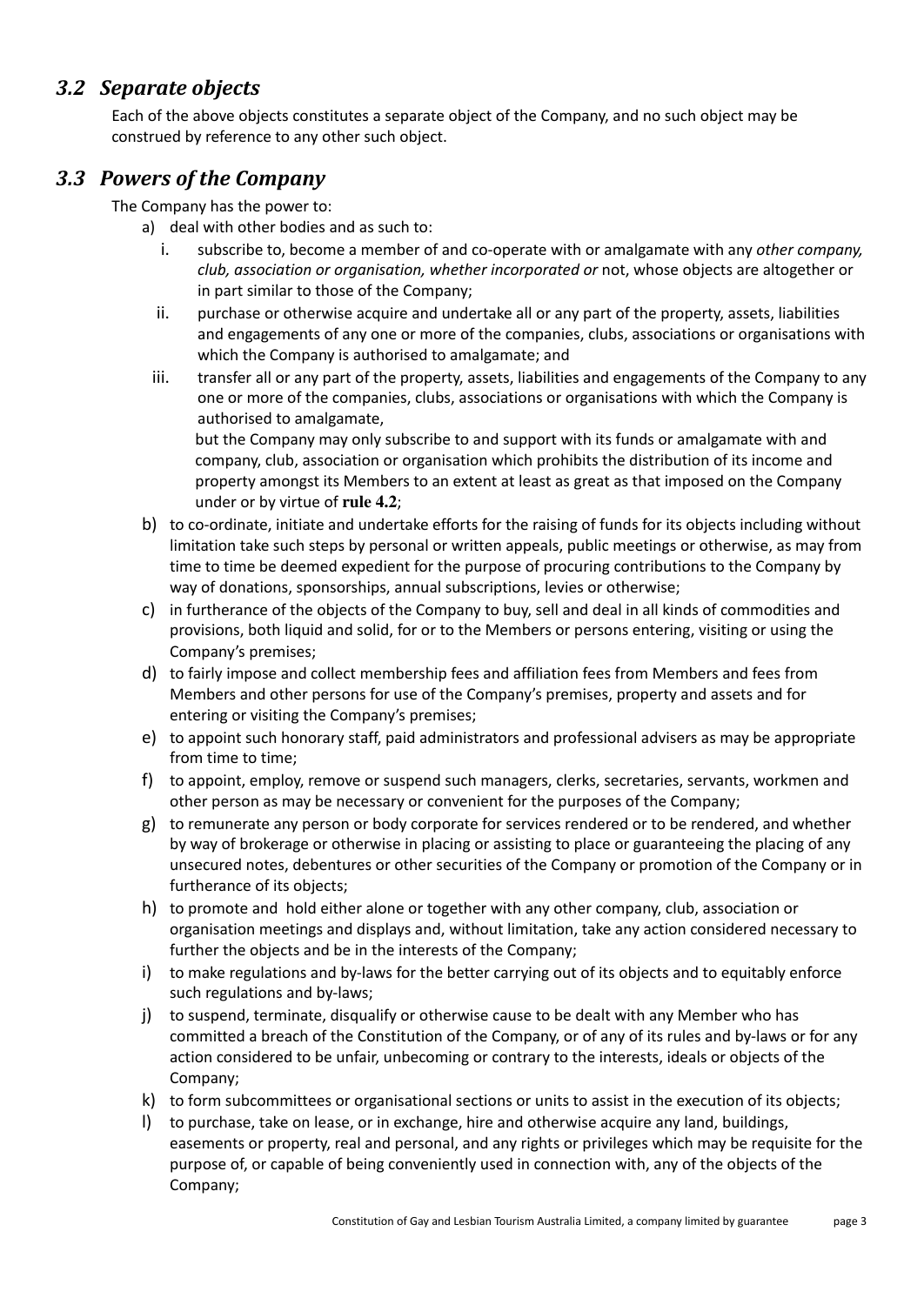- m) where the Company takes or holds any property subject to a trust, to only deal with it in such manner as is allowed by law having regard to the trust;
- n) to enter into any arrangements with any government or authority that are incidental or conducive to the attainment of the objects and any rights, privileges and concessions which the Company may think it desirable to obtain, and to carry out, exercise and comply with any such arrangements, rights, privileges and concessions;
- o) to construct, improve, maintain, develop, work, manage, carry out, alter or control any houses, buildings, grounds, works or conveniences which seem calculated directly or indirectly to advance the Company's interests and to contribute to subsidise or otherwise assist and take part in the construction, improvement, maintenance, development, working, management, carrying out, alteration or control of them;
- p) to invest and deal with the money of the Company not immediately required in such manner as the Company thinks fit;
- q) to take or otherwise acquire and hold shares, debentures or other securities of any company or body corporate;
- r) to lend and advance money or give credit to any person or body corporate, to guarantee and give guarantees or indemnities for the payment of money or the performance of contracts or obligations by any person or body corporate and otherwise to assist any person or body corporate in furtherance of the objects of the Company;
- s) to borrow or raise money either alone or jointly with any other person or legal entity in such manner as the Company thinks fit and to secure the same or the repayment or performance of any debt, liability, contract, guarantee or other engagement incurred or to be entered into by the Company in any way and in particular by the issue of debenture perpetual or otherwise charged upon all or any of the Company's property (both present and future), and to purchase, redeem and pay off such securities;
- t) to make, draw, accept, endorse, discount, execute and issue promissory notes, bills of exchange, bills of lading and other negotiable or transferable instruments;
- u) to sell, improve, manage, develop, exchange, lease, dispose of, turn to account or otherwise deal with all or any part of the property and rights of the Company in furtherance of the objects of the Company;
- v) to take or hold mortgages, liens or charges, to secure payment of the purchase price, or any unpaid balance of the purchase price of any kind of the Company's property of whatever kind sold by the Company or any money due to the Company from purchasers and others;
- w) to take any gift of property whether subject to any special trust or not, for any one or more of the objects of the Company;
- x) to insure against all risks, liabilities and eventualities as may seem advisable and to apply the proceeds of any claim under any insurance in such manner and for such purpose or purposes as may be thought fit;
- y) to print and publish any articles, releases, newspapers, periodicals, books or leaflets that the Company may think desirable for the promotion of its objects;
- z) to give or contribute towards the giving of gifts, prizes, medals, awards or trophies and make donations in furtherance of its objects and for patriotic, charitable or community purposes; and
- aa) to do all such things as are incidental and conducive to the attainment of the objects and the exercise of the powers of the Company.

#### *3.4 No power to issue shares*

The Company has no power to issue nor allot fully or partly paid shares to any person.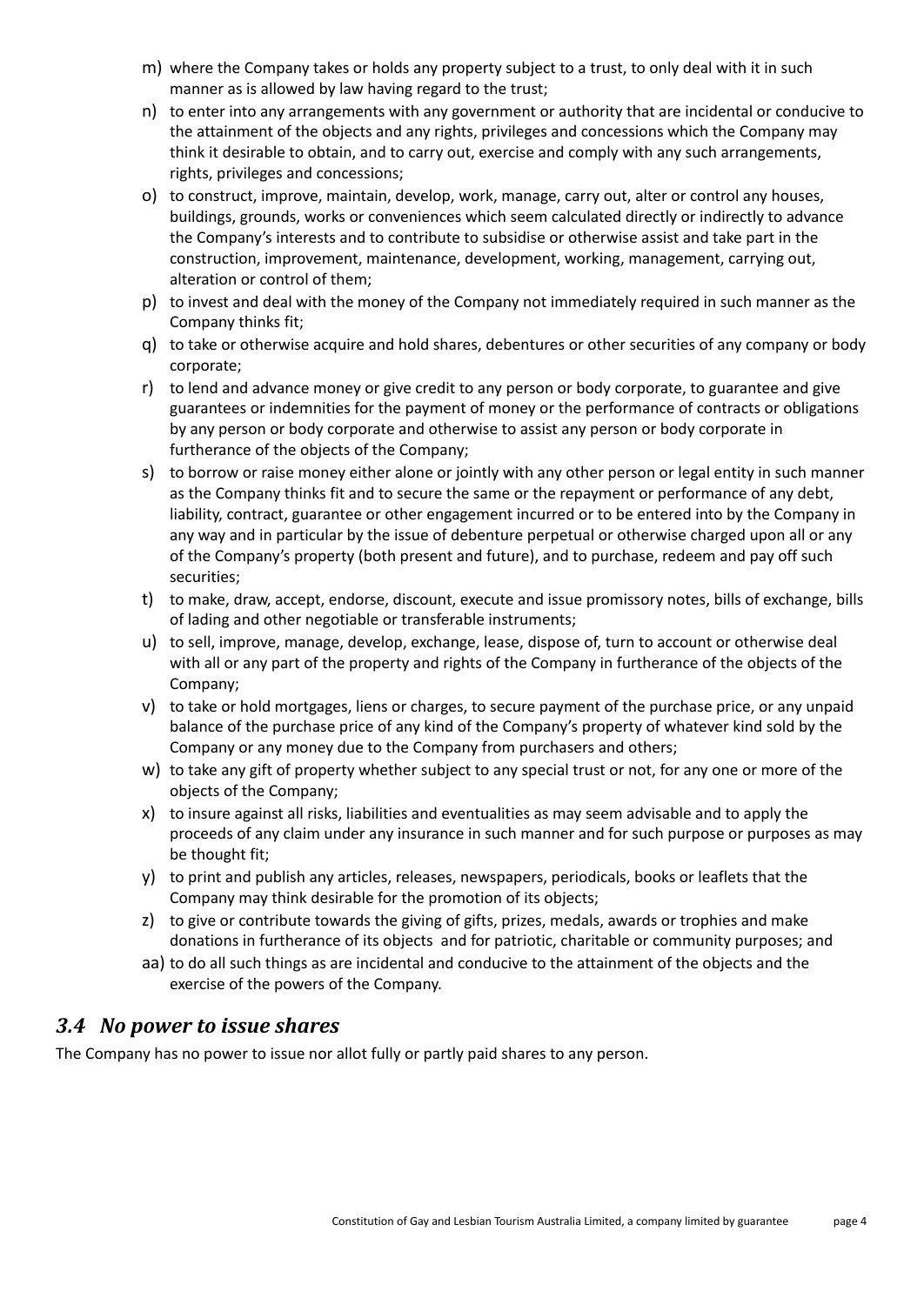# **4 NON-PROFIT NATURE OF THE COMPANY**

### *4.1 Non-profit*

- a) The income, property, profits and financial surplus of the Company, whenever derived, must be applied solely towards the promotion of the objects of the Company as set out in this Constitution.
- b) The Company is a non-profit organisation and shall not carry on business for the purpose of profit or gain to its individual Members and no portion of its income, property, profits and financial surplus may be paid, distributed to or transferred, directly, indirectly, by way of dividend, property, bonus or otherwise by way of profit, to the Members, or the Board, or their relatives, except as provided by this Constitution.
- c) Nothing in this Constitution prevents:
	- i. the payment, in good faith, of reasonable and proper remuneration to any officer or servant of the Company, or to any Member or Director of the Company, in return for any services actually rendered to the Company or for goods supplied in the ordinary and usual way of business;
	- ii. the payment of interest at a rate not exceeding interest at the rate for the time being charged by the Company's bankers for overdrawn accounts on money borrowed from a Member; or
	- iii. reasonable and proper rent for premises demised or let by any Member to the Company.

### *4.2 No distribution of profits to Members on winding up*

Where property remains after the winding-up or dissolution of the Company and satisfaction of all its debts and liabilities, it may not be paid to nor distributed among the Members of the Company but must be given to or transferred to another fund, authority or institution having objects similar to the objects of the Company, and whose Constitution prohibits the distribution of its or their income and property among its or their members to an extent at least as great as is imposed on the Company under or by virtue of this Constitution, which fund, authority or institution is to be determined by the Members of the Company at or before the time of the dissolution.

## *4.3 Limited liability on winding up*

Each Member of the Company undertakes to contribute to the assets of the Company in the event of its being wound up while he is a Member or within one year after he ceases to be a Member for the payment of the debts and liabilities of the Company contracted before he ceases to be a Member and of the costs charges and expenses of winding up and for adjustment of the rights of the contributors among themselves, such amount as may be required, not exceeding \$2.

## **5 MEMBERSHIP**

#### *5.1 Types of membership*

Until otherwise determined by the Members in general meeting there shall be the following classes of Members

- a) ordinary members;
- b) associate members; and
- c) life members.

#### *5.2 Ordinary members*

a) Subject to this Constitution and any determinations of the Board, any person, association, corporation, or partnership directly part of the travel and hospitality industry, including, but not limited to, travel agents, accommodations, tour operators, transportation suppliers, travel educators, travel protection services, travel publications (both printed and electronic), tourist boards/CVBs, travel marketing/PR companies, and travel writers/photographers is eligible to become a member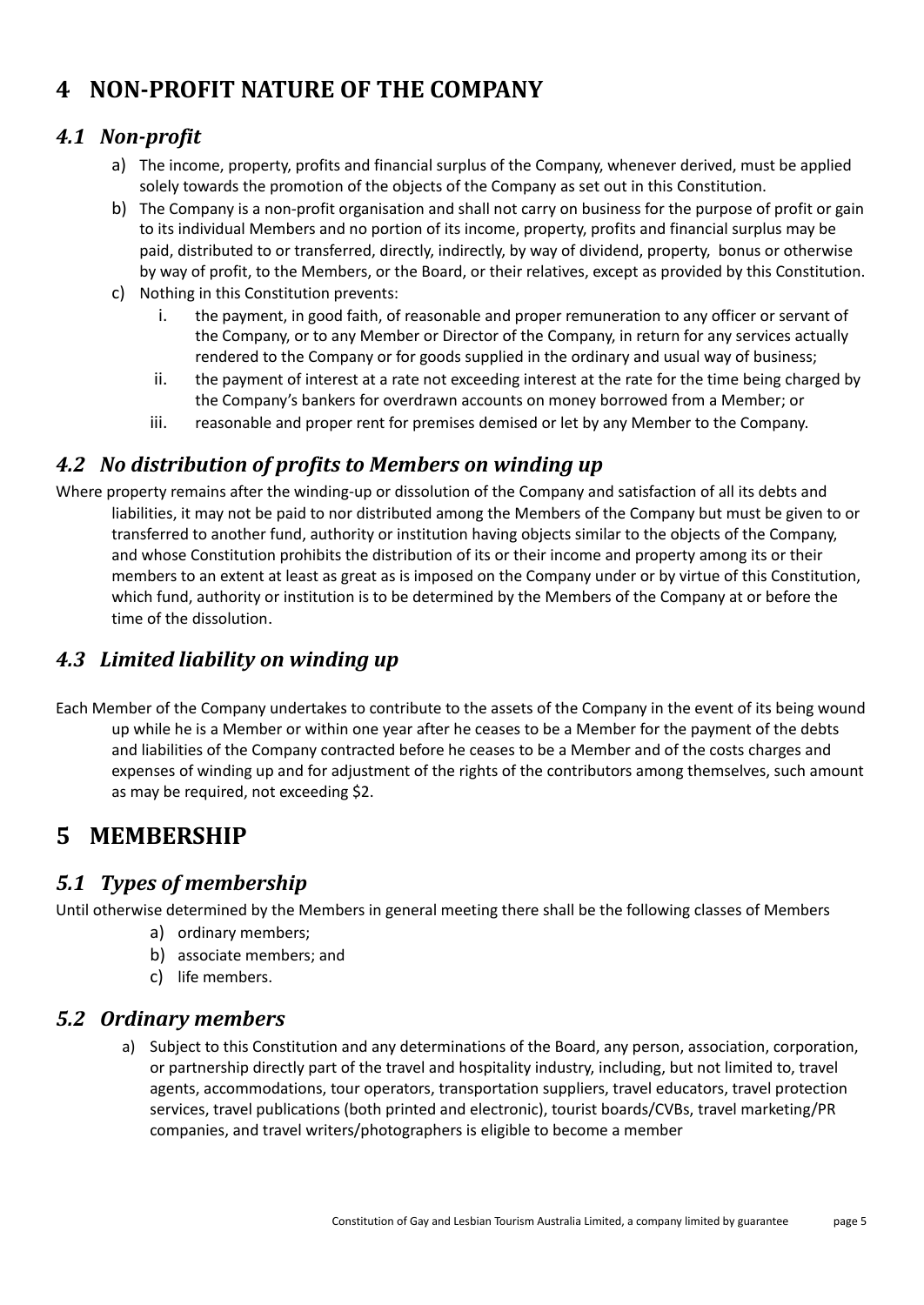#### *5.3 Associate members*

- a) Associate Membership is open to any person, association, corporation, or partnership customarily considered indirectly connected to the travel and hospitality industry. Retired travel professionals, students, Honorary Members, or business providing goods or services to travellers are also eligible for Associate Membership..
- b) An associate member has the same social privileges as an ordinary member and is entitled to receive notice of and to attend and speak at general meetings, but is not eligible to hold office in the Company and is not entitled to vote.

#### *5.4 Life members*

- a) The Board may nominate for life membership any Member who, in the opinion of the Board, is regarded worthy of life membership by reason of their outstanding and meritorious service to the Company.
- b) A life member shall be admitted, on recommendation of the Board, if that recommendation is approved by three quarters majority of Members present and entitled to vote at an annual general meeting of the Company.
- c) A life member is entitled for life, unless he or she ceases to be a Member (for any reason), to all the privileges of membership without the payment of any further subscriptions

### *5.5 Voting rights of Members*

The entitlement of Members to vote on a show of hands and on a poll is as follows:

- a) each ordinary member has the right to one vote
- b) each life member has the right to vote
- c) no associate member has the right to vote.

#### *5.6 Cessation of membership*

A Member of the Company shall cease to be a Member upon one of the following events occurring:

- a) resignation;
- b) ceasing to carry on the business the conduct of which entitles him to be a member;
- c) if a subscription due by a member is 3 months overdue.

## *5.7 Expulsion of members*

If a Member of the Company

- a) shall refuse or neglect to comply with the provisions of the Constitution, by-laws, rules and regulations of the Company; or
- b) in the absolute and unfettered opinion of the Board is acting unethically, immorally or in a manner unbecoming of a Member or potentially prejudicial to the image of the Company

such Member may be expelled or suspended (for such period as the Board may think fit in its absolute discretion) by ordinary resolution of the Board and such resolution need not state the facts, grounds or opinions upon which it is based PROVIDED that at least 7 days before the meeting of the Board at which such a resolution is passed the Member concerned shall be notified in writing of such proposed meeting and of what is alleged against him and requested to be present at the meeting and that he shall at such meeting and before such resolution is passed have an opportunity of giving orally or in writing any explanation or defence he sees fit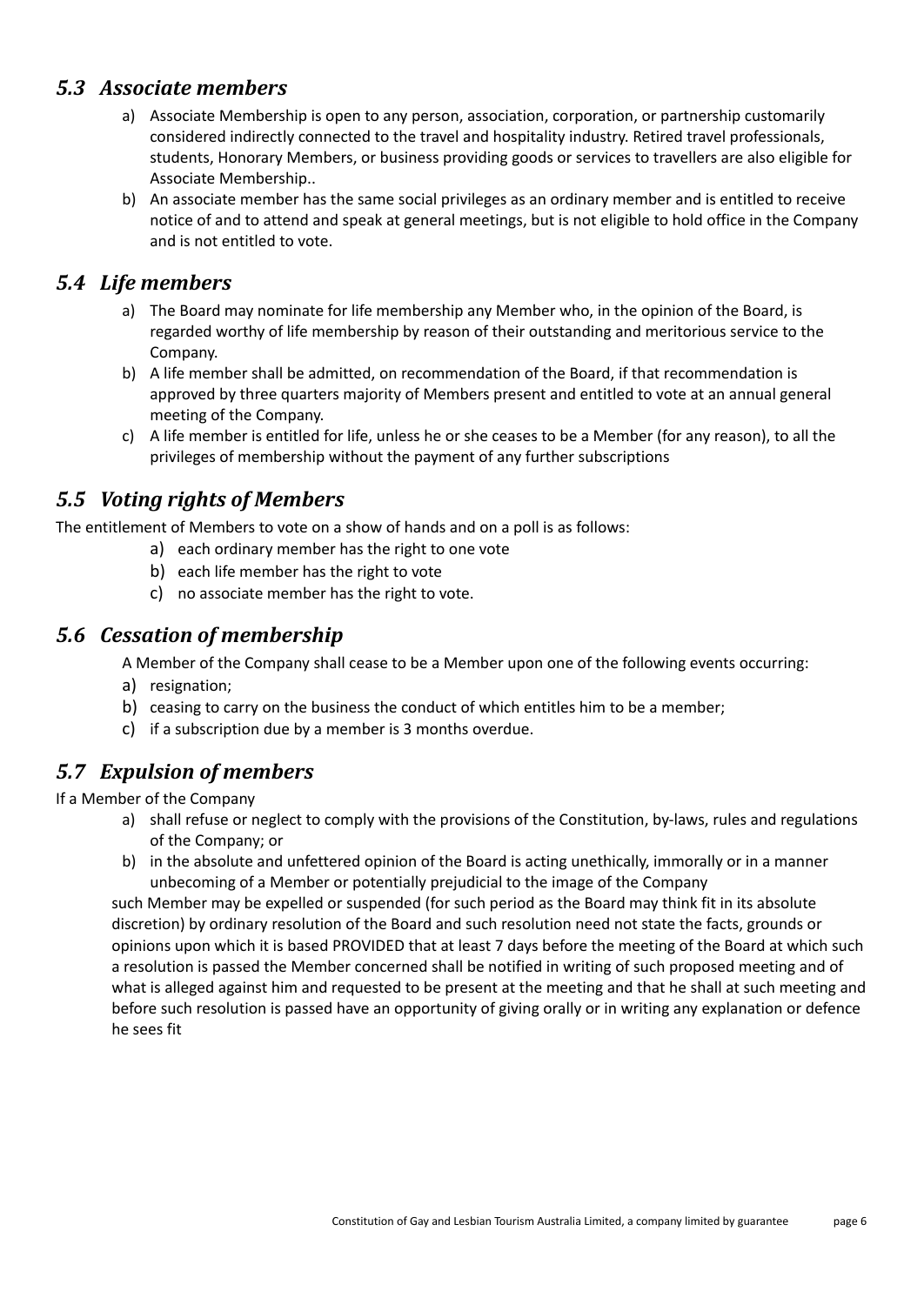# **6 RIGHTS AND OBLIGATIONS**

## *6.1 Amount of fees and subscriptions payable*

The entrance fees and the annual subscription fees for the various classes of membership are such amounts and are due at such times as the Board from time to time determines.

## *6.2 Variation of rights of members*

Whilst the membership is divided into different classes, the rights attached to any class (unless otherwise provided by the terms of application for membership of that class) may, whether or not the Company is being wound up, be varied with the consent in writing of Members with at least 75% of the votes in the class, or with the sanction of a special resolution passed at a separate meeting of the Members of that class.

# **7 FINANCIAL RECORDS**

## *7.1 Keeping of financial records*

- a) The financial year of the Company commences on the first day of July and ends on the 30th day of June in the following calendar year.
- b) Proper books and financial records must be kept and maintained showing correctly the financial affairs of the Company. The Company must ensure the relevant accounting and auditing requirements of the Law are duly complied with.
- c) The Board must distribute to all Members at the end of each financial year, copies of the financial report including a copy of the auditor's report and any other documentation, in the form required or permitted under the Law
- d) The Board must cause to be made out and laid before each annual general meeting a balance sheet, profit and loss statement and cash flow statement made up to a date not more than 6 months before the date of the meeting.

## *7.2 Banking of monies*

All the monies of the Company shall be banked in the name of the Company in a bank account at such bank as the Board may from time to time direct.

## *7.3 Appointment of auditor*

Where required by the Law, the Company must appoint and retain a properly qualified auditor whose duties are determined in accordance with the Law. No director or officeholder may act as auditor of the Company.

#### **7.3.1 Inspection of records of the Company**

- a) The Board may at its sole discretion determine whether and to what extent, and at what time and place and under what conditions the financial records and other documents of the Company or any of them will be open to the inspection of Members other than the Board
- b) No Member other than a Director has the right to inspect any document of the Company except as provided by Law or as authorised by the Board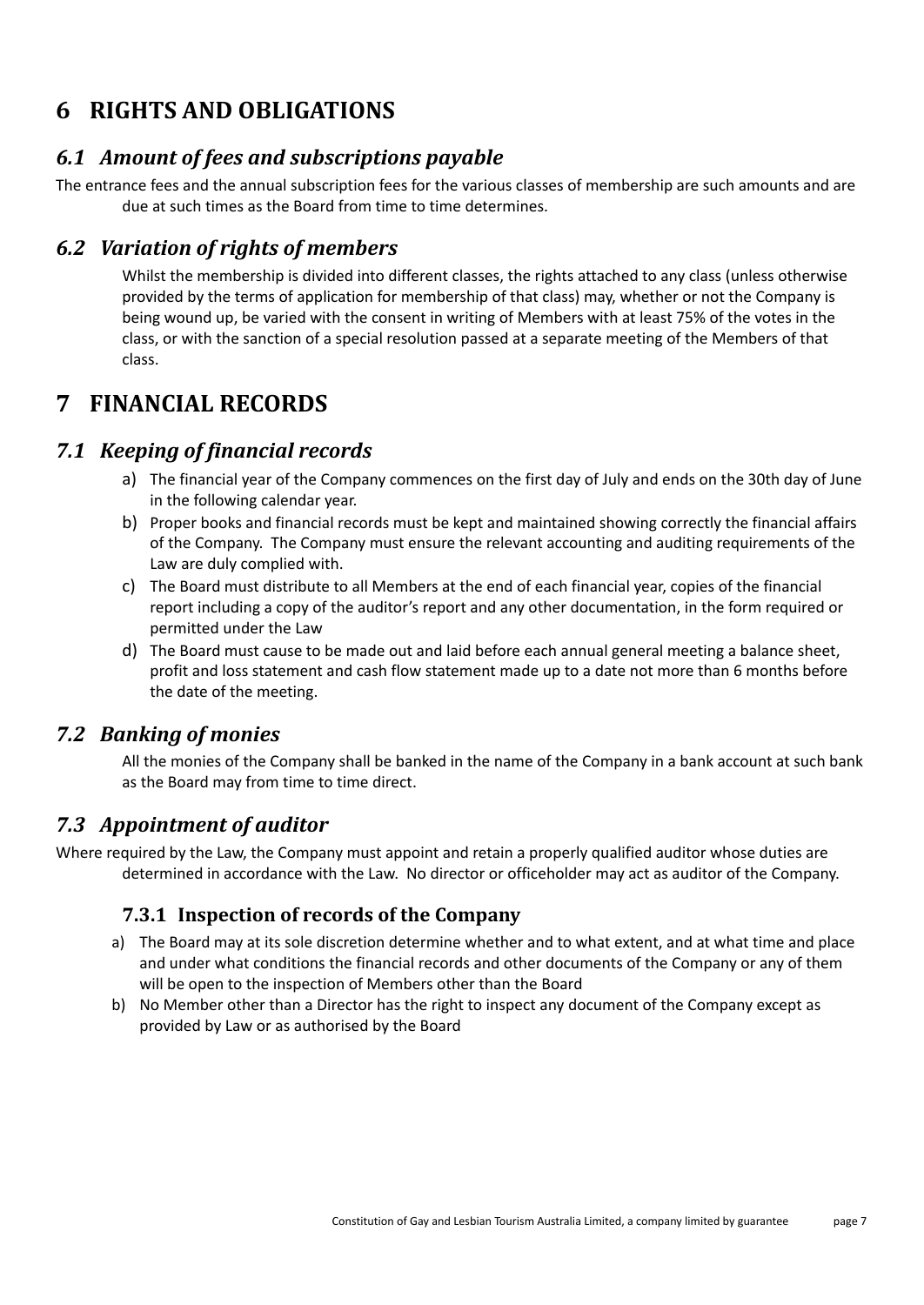# **8 GENERAL MEETINGS**

#### *8.1 General meetings*

- a) General meetings of the Company may be called and held at the times and places and in the manner determined by the Board, or upon requisition of a request signed by 10 Ordinary Members, or in the manner permitted to the Members by the Law. By resolution of the Board any general meeting (other than a general meeting which has been requisitioned or called by Members in accordance with this Constitution or the Law) may be cancelled or postponed prior to the date on which it is to be held.
- b) The Chairman of a general meeting may refuse admission to, or require to leave and remain out of, the meeting any person:
	- i. in possession of a pictorial-recording or sound-recording device;
	- ii. in possession of a placard or banner;
	- iii. in possession of an object considered by the Chairman to be dangerous, offensive or liable to cause disruption;
	- iv. who refuses to produce or to permit examination of any object, or the contents of any object or container, in the person's possession;
	- v. who behaves or threatens to behave in a dangerous, offensive or disruptive manner; or
	- vi. who is not:
		- a) a Member or a proxy, attorney or, if applicable, a corporate representative of a Member;
		- b) the auditor of the Company
- c) A person, whether or not a Member, who is requested or invited by the Board or the Chairman to attend a general meeting, is entitled to be present.

### *8.2 Notice of general meeting*

- a) Not less than 21 [this is a statutory requirement] days' notice of a general meeting must be given by the Board in the form and in the manner the Board thinks fit including notice of any general meeting at which the Board proposes or these rules require that an election of the Board be held. Notice of meetings shall be given to the Members and to such persons as are entitled under these rules or the Law to receive notice. The non-receipt of a notice of any general meeting by, or the accidental omission to give notice to, any person entitled to notice does not invalidate any resolution passed at that meeting.
- b) If the meeting is to be held at 2 or more places the notice is to set out details of the technology that will be used to facilitate such a meeting and any other matters required to be stated by the Law in relation to the use of such technology.

# **9 PROCEEDINGS OF MEETINGS**

#### *9.1 Business of general meetings*

- a) The business of an annual general meeting is to receive and consider the financial and other reports required by the Law to be laid before each annual general meeting, to elect Directors in the place of those retiring under these rules, when relevant to appoint an auditor, and to transact any other business which, under these rules, is required to be transacted at any annual general meeting. All other business transacted at an annual general meeting and all business transacted at other general meetings is deemed to be special. Except with the approval of the Board, with the permission of the Chairman or pursuant to the Law, no person may move at any meeting either:
	- i. in regard to any special business of which notice has been given under **rule 8.2**, any resolution or any amendment of a resolution; or
	- ii. any other resolution which does not constitute part of special business of which notice has been given under **rule 8.2**.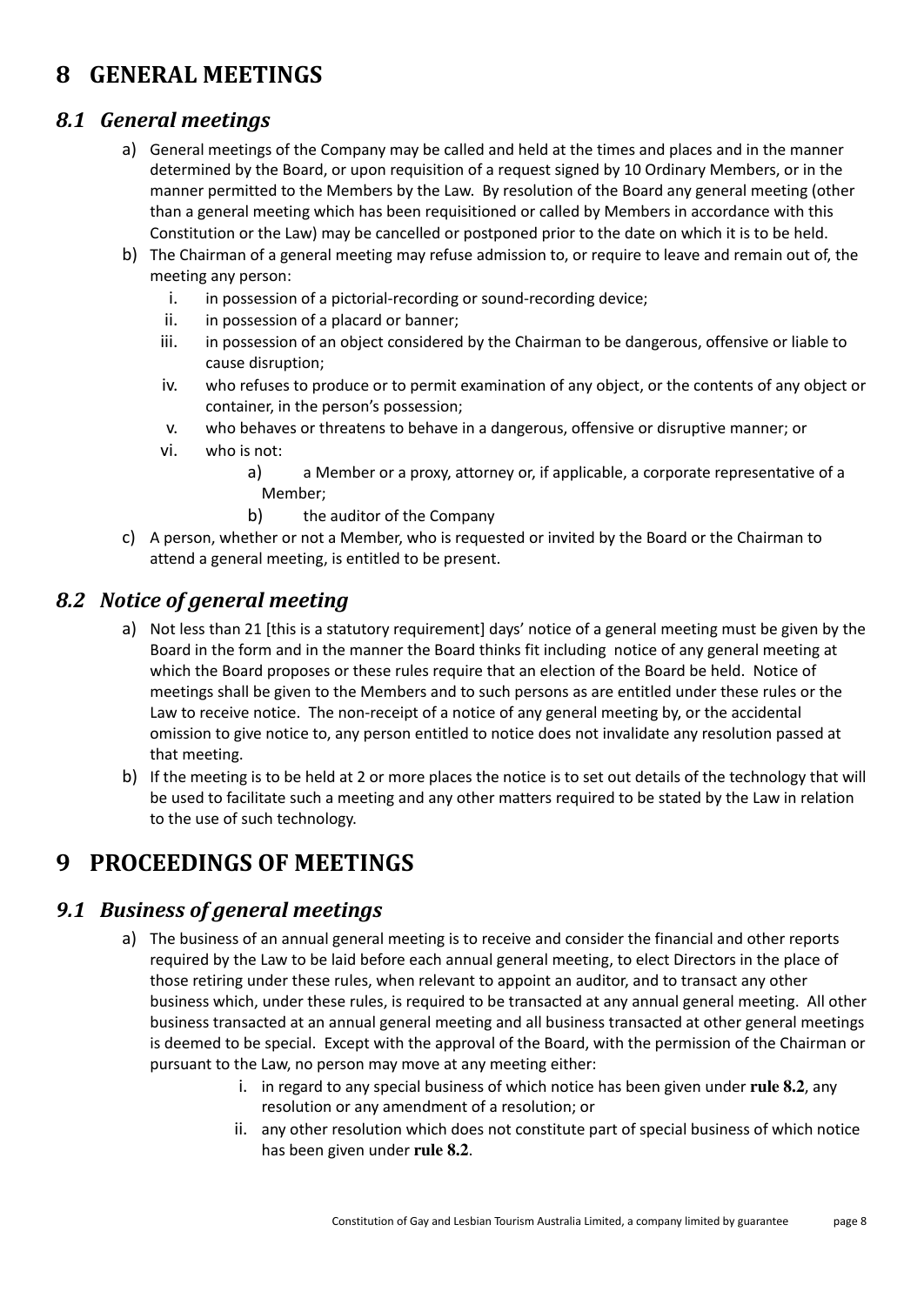b) The auditors and their representative are entitled to attend and be heard on any part of the business of a meeting which concerns the auditors. The auditors or their representative, if present at the meeting, may be questioned by the Members, as a whole, about the audit

#### *9.2 Quorum*

Five Members present constitute a quorum for a general meeting. No business may be transacted at any meeting except the election of a Chairman and the adjournment of the meeting unless the requisite quorum is present at the commencement of the business.

#### *9.3 Adjournment in absence of quorum*

If within 30 minutes after the time specified for a general meeting a quorum is not present, the meeting, if convened upon a requisition or called by Members, is to be dissolved, and in any other case it is to be adjourned to the same day in the next week (or, where that day is not a business day, the business day next following that day) at the same time and place and if, at the adjourned meeting, a quorum is not present within 30 minutes after the time specified for holding the meeting, the meeting is to be dissolved.

#### *9.4 Chairman*

- a) The President is entitled to be Chairman at every general meeting.
- b) If at any general meeting:
	- i. the President is not present at the specified time for holding the meeting; or
	- ii. the President is present but is unwilling to act as Chairman of the meeting,

the Vice-President is entitled to take the chair at the meeting.

- c) If at any general meeting:
	- i. there is no President or Vice-President;
	- ii. the President and Vice-President are not present at the specified time for holding the meeting; or
	- iii. the President and Vice-President are present but each is unwilling to act as Chairman of the meeting,

the Directors present may choose another Director as Chairman of the meeting and if no Director is present or if each of the Directors present are unwilling to act as Chairman of the meeting, a Member chosen by the Members present is entitled to take the chair at the meeting.

### *9.5 Acting Chairman*

If during any general meeting the Chairman acting pursuant to **rule 9.4** is unwilling to take the chair for any part of the proceedings, the Chairman may withdraw from the chair during the relevant part of the proceedings and may nominate any person who immediately before the general meeting was a Director or who has been nominated for election as a Director at the meeting to be acting Chairman of the meeting during the relevant part of the proceedings. Upon the conclusion of the relevant part of the proceedings the acting Chairman is to withdraw and the Chairman is to retake the chair.

#### *9.6 General conduct of meeting*

- a) Except as provided by the Law, the general conduct of each general meeting of the Company and the procedures to be adopted at the meeting are as determined by the Chairman.
- b) The Chairman may at any time the Chairman considers it necessary or desirable for the proper and orderly conduct of the meeting demand the cessation of debate or discussion on any business, question, motion or resolution being considered by the meeting and require the business, question, motion or resolution to be put to a vote of the Members present.
- c) The Chairman may require the adoption of any procedure which is in the Chairman's opinion necessary or desirable for the proper and orderly casting or recording of votes at any general meeting of the Company, whether on a show of hands or on a poll.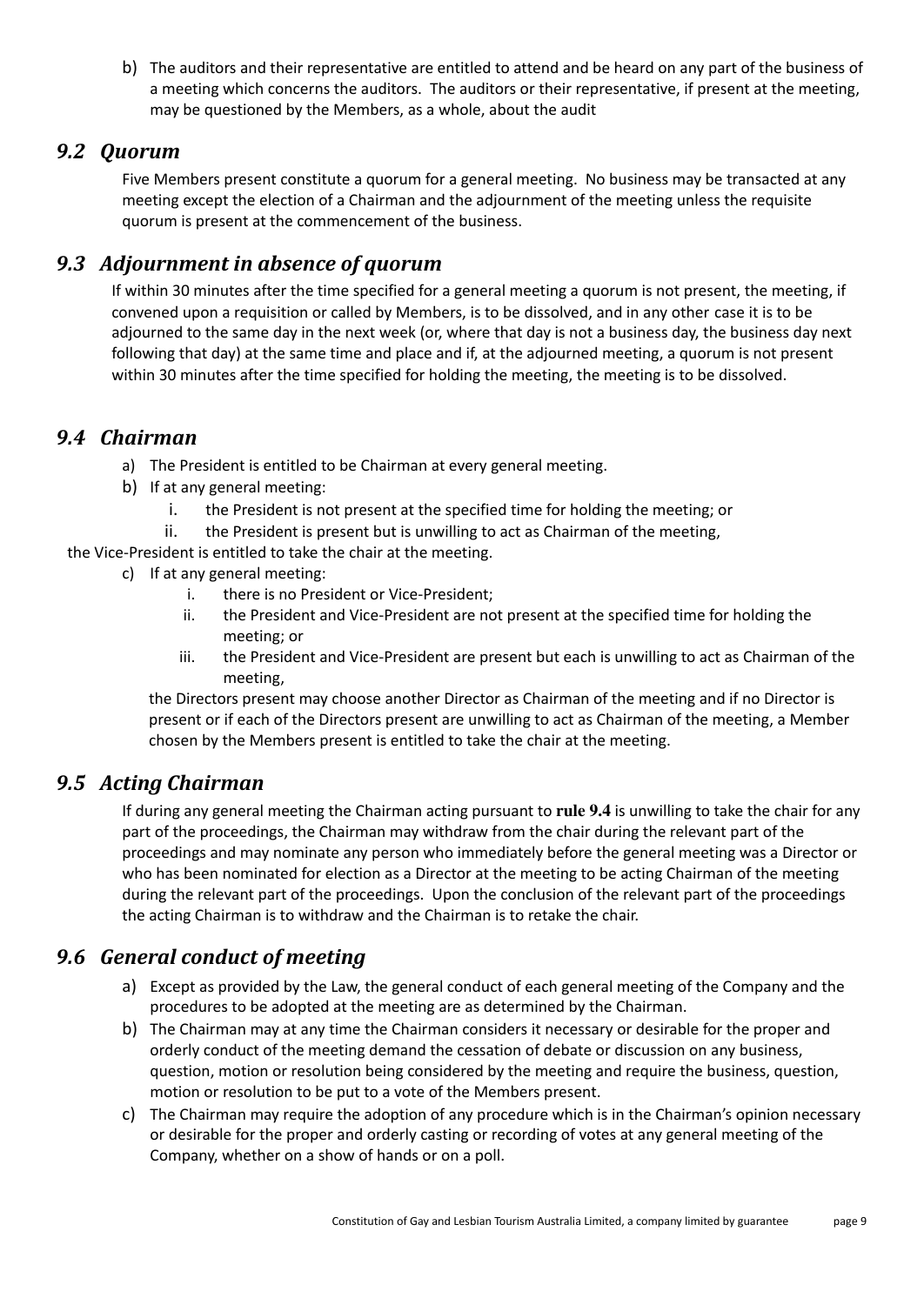## *9.7 Adjournment*

The Chairman may at any time during the course of the meeting adjourn from time to time and place to place the meeting or any business, motion, question or resolution being considered or remaining to be considered by the meeting or any debate or discussion and may adjourn any business, motion, question, resolution, debate or discussion either to a later time at the same meeting or to an adjourned meeting. If the Chairman exercises a right of adjournment of a meeting pursuant to this rule, the Chairman has the sole discretion to decide whether to seek the approval of the Members present to the adjournment and, unless the Chairman exercises that discretion, no vote may be taken by the Members present in respect of the adjournment. No business may be transacted at any adjourned meeting other than the business left unfinished at the meeting from which the adjournment took place.

## *9.8 Voting*

- a) Each question submitted to a general meeting is to be decided in the first instance by a show of hands of the Members present and entitled to vote. Subject to **rule 9.8(b)**, in the case of an equality of votes, the Chairman has, both on a show of hands and at a poll, a casting vote in addition to the vote or votes to which the Chairman may be entitled as a Member or as a proxy, attorney or, if applicable, a duly appointed corporate representative of a Member.
- b) On a show of hands, where the Chairman has 2 or more appointments that specify different ways to vote on a resolution, the Chairman must not vote as a proxy but has a casting vote in the case of an equality of votes cast by Members entitled to vote at the meeting.

## *9.9 Declaration of vote on a show of hands - when poll demanded*

- a) At any meeting, unless a poll is demanded, a declaration by the Chairman that a resolution has been passed or lost, having regard to the majority required, and an entry to that effect in the book to be kept of the proceedings of the Company signed by the Chairman of that or the next succeeding meeting, is conclusive evidence of the fact, without proof of the number or proportion of the votes recorded in favour of or against the resolution. A poll may be demanded:
	- i. before a vote is taken;
	- ii. before the voting results on a show of hands are declared; or
	- iii. immediately after the voting results on a show of hands are declared.
	- iv. A poll may be demanded
- b) A poll may be demanded by:
	- i. the Chairman;
	- ii. at least 2 Members present entitled to vote on the resolution.
- c) No poll may be demanded on the election of a Chairman of a meeting.

#### *9.10 Taking a poll*

If a poll is demanded as provided in **rule 9.9**, it is to be taken in the manner and at the time and place as the Chairman directs, and the result of the poll is deemed to be the resolution of the meeting at which the poll was demanded. The demand for a poll may be withdrawn. In the case of any dispute as to the admission or rejection of a vote, the Chairman's determination in respect of the dispute made in good faith is final.

#### *9.11 Continuation of business*

A demand for a poll does not prevent the continuance of a meeting for the transaction of any business other than the question on which a poll has been demanded. A poll demanded on any question of adjournment is to be taken at the meeting immediately and without adjournment.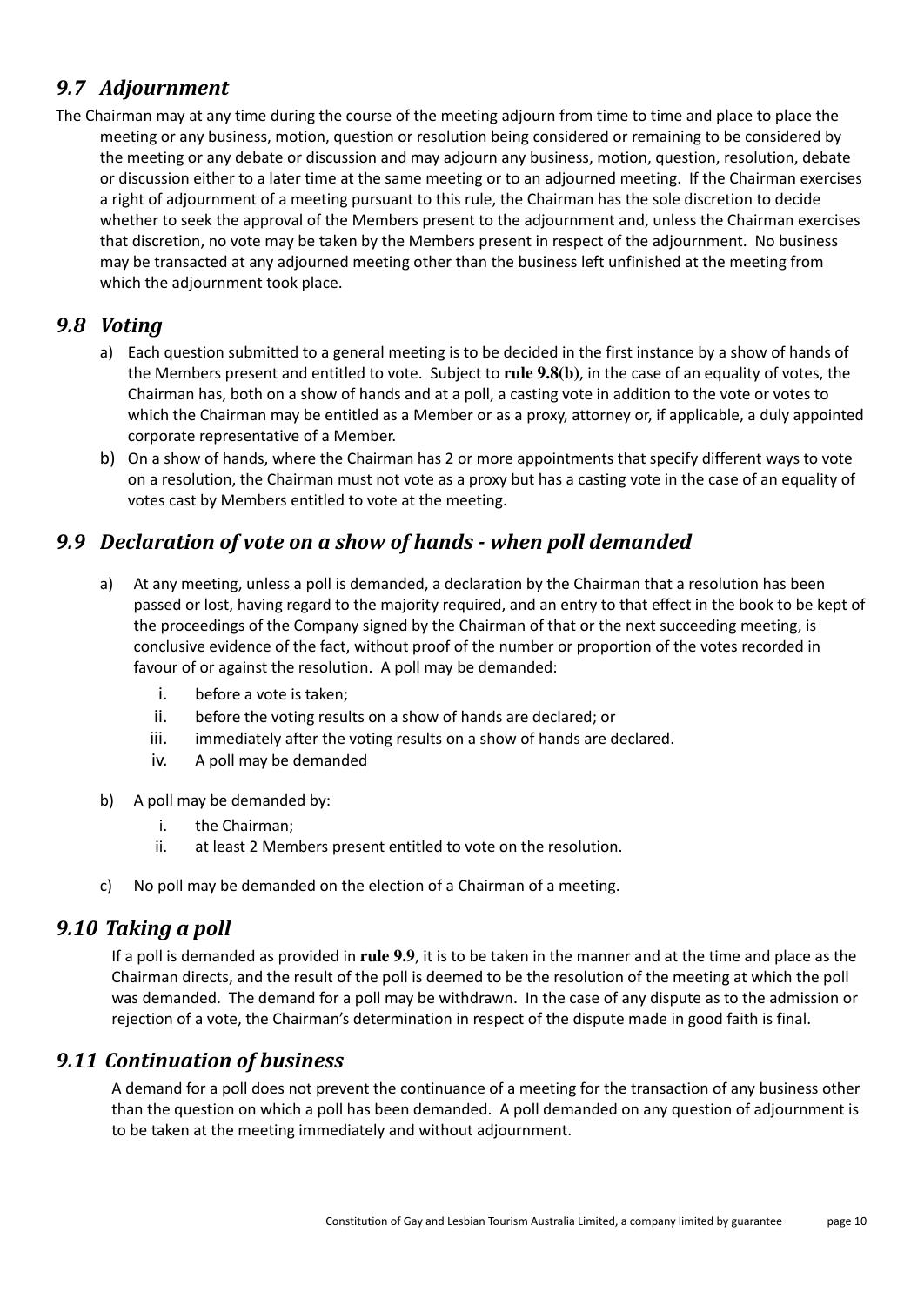## *9.12Special meetings*

All the provisions of these rules as to general meetings apply to any special meeting of any class of Members which may be held pursuant to the operation of these rules or the Law.

# **10 . VOTES OF MEMBERS**

#### *10.1 Voting rights*

- a) The entitlement of Members to vote on a show of hands and on a poll is as set out in **rule 5.5**.
- b) If a Member is of unsound mind or is a person whose person or estate is liable to be dealt with in any way under the law relating to mental health, his committee or trustee or such other person as properly has the management of his estate may exercise any rights of the Member in relation to a general meeting as if the committee, trustee or other person were the Member.
- c) A Member whose annual subscription is more than three month in arrears at the date of the general meeting is not entitled to vote at that meeting.
- d) Subject to **rule 10.2**, where a person is entitled to vote in more than one capacity, that person is entitled only to one vote on a show of hands
- e) If the person appointed as proxy has 2 or more appointments that specify different ways to vote on the resolution, the proxy must not vote on a show of hands.

## *10.2 Appointment of proxies*

- a) Any Member entitled to vote at a general meeting may appoint one proxy.
- b) A proxy need not be a Member of the Company who is entitled in their own right to vote at a general meeting of the Company.
- c) The instrument appointing a proxy (and the power of attorney, if any, under which it is signed or proof of the power of attorney to the satisfaction of the Board) must be deposited duly stamped (if necessary) at the Office, faxed to the Office or deposited, faxed or sent by electronic mail to any other place specified in the notice of meeting, at least 48 hours (or a lesser period as the Board may determine and stipulate in the notice of meeting) before the time for holding the meeting or adjourned meeting or poll at which the person named in the instrument proposes to vote.
- d) No instrument appointing a proxy is, except as provided in this rule, valid after the expiration of 12 months after the date of its execution. Any Member may deposit at the Office an instrument duly stamped (if necessary) appointing a proxy and the appointment is valid for all or any stipulated meetings of the Company until revocation.

## *10.3Voting by corporation*

Any corporation, being a Member and entitled to vote, may by resolution of its directors or other governing body or by an instrument of proxy, authorise any person, though not a Member of the Company, or any person occupying a particular office from time to time, to act as its representative, and such representative is, in accordance with their authority and until their authority is revoked by the corporation which they represent, entitled to exercise the same powers at meetings on behalf of the corporation which they represent as that corporation could exercise if it were a natural person who was a Member and exercise any other powers permitted to be exercised by a body corporate representative under the Law.

## *10.4Validity of vote*

A vote given in accordance with the terms of an instrument of proxy or power of attorney is valid notwithstanding the previous death or unsoundness of mind of the principal or revocation of the instrument of proxy or power of attorney in respect of which the vote is given, provided no notice in writing of the death, unsoundness of mind or revocation has been received at the Office before the meeting or any adjourned meeting. A proxy is not revoked by the principal attending and taking part in the meeting, unless the principal actually votes at the meeting on the resolution for which the proxy is proposed to be used.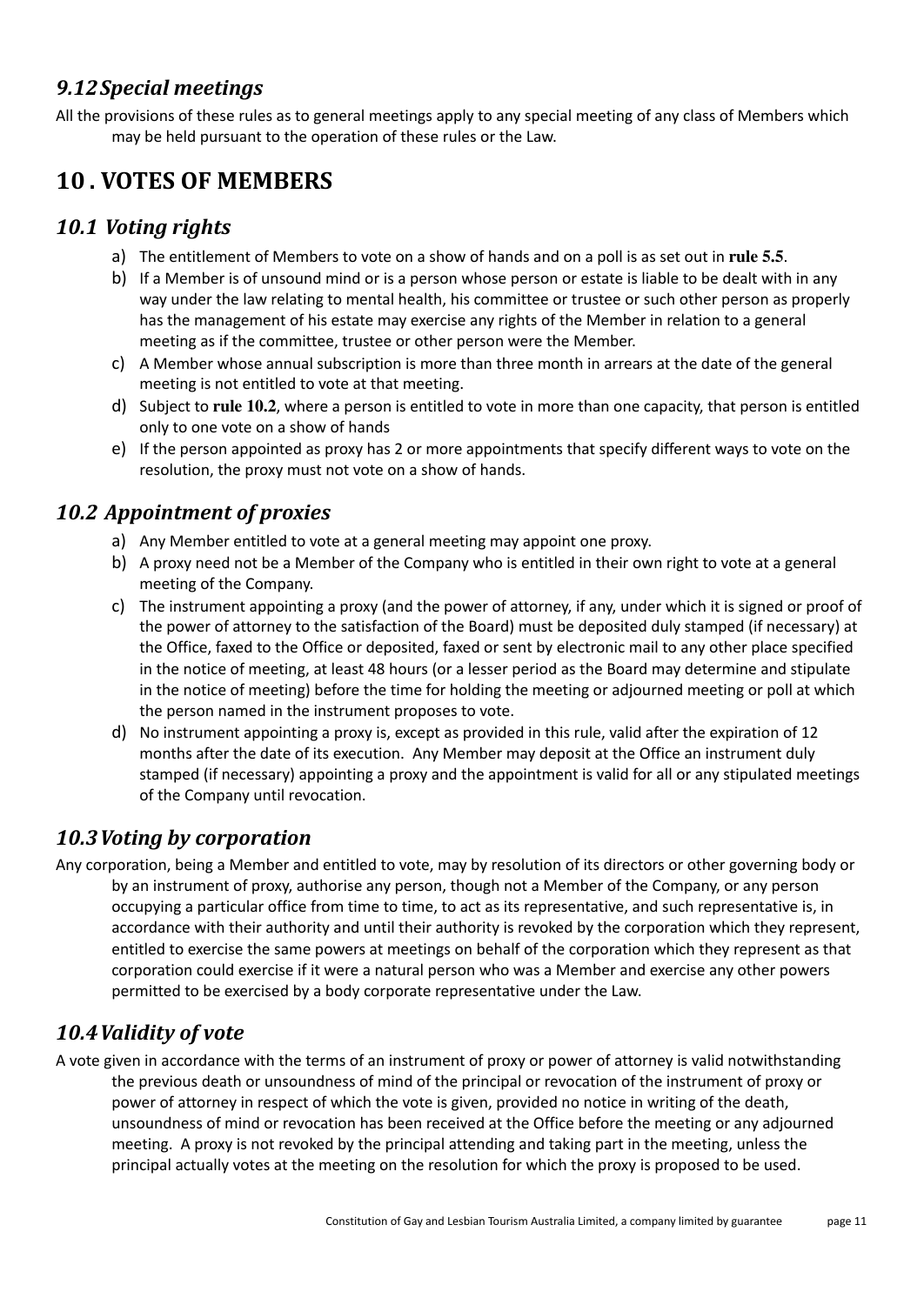## *10.5Form and execution of instrument of proxy*

- a) An instrument appointing a proxy is required to be in writing signed by the appointor or the attorney of the appointor or, if the appointor is a corporation, under its Seal or signed by a duly authorised officer and in the form which the Board may from time to time prescribe to accept.
- b) The instrument of proxy is deemed to include the right to demand or join in demanding a poll and (except to the extent to which the proxy is specifically directed to vote for or against any proposal) the power to act generally at the meeting for the person giving the proxy
- c) An instrument appointing a proxy, unless the contrary is stated, is valid for any adjournment of the meeting, as well as for the meeting to which it relates. Any duly signed proxy which is incomplete may be completed by the Secretary on authority from the Board and as permitted by the Law and the Board may authorise completion of the proxy by the insertion of the name of any Director as the person in whose favour the proxy is given.

### *10.6Board to issue forms of proxy*

The Board may issue with any notice of general meeting of Members or any class of Members forms of proxy for use by the Members. Each form is to make provision for the Member to write in the name of the person to be appointed as proxy and may provide that, if the Member does not so write in a name, the proxy is to be a person named on the form. The form may include the names of any of the Directors or of any other person as a suggested proxy. The forms are to be worded so that a proxy may be directed to vote either for or against each or any of the resolutions to be proposed.

### *10.7Attorneys of members*

Any Member may, by duly executed power of attorney, appoint an attorney to act on the Member's behalf at all or certain specified meetings of the Company. Before the attorney is entitled to act under the power of attorney, the power of attorney or proof of the power of attorney to the satisfaction of the Board must be produced for inspection at the Office or any other place the Board may determine from to time together, in each case, with evidence of the due execution of the power of attorney as required by the Board. The attorney may be authorised to appoint a proxy for the Member granting the power of attorney.

# **11 THE BOARD**

#### *11.1Directors*

- a) The names of the first Directors are those persons named as directors in the application for registration of the Company.
- b) The Board consists of the following Officeholders:
	- i. the President;
	- ii. the Vice-President;
	- iii. the Secretary;
	- iv. the Treasurer;
	- v. the immediate Past President and ;
	- vi. three members who are entitled to vote in accordance with **rule 5.5** to be elected in general meeting.

#### *11.2Election of Directors*

One half of the Directors (with the exception of the immediate Past President) are elected each year at the annual general meeting of the Company and hold office until the second annual general meeting following their appointment when they are eligible for re-election which shall take place in the following manner:

a) any Member may nominate to serve as a Director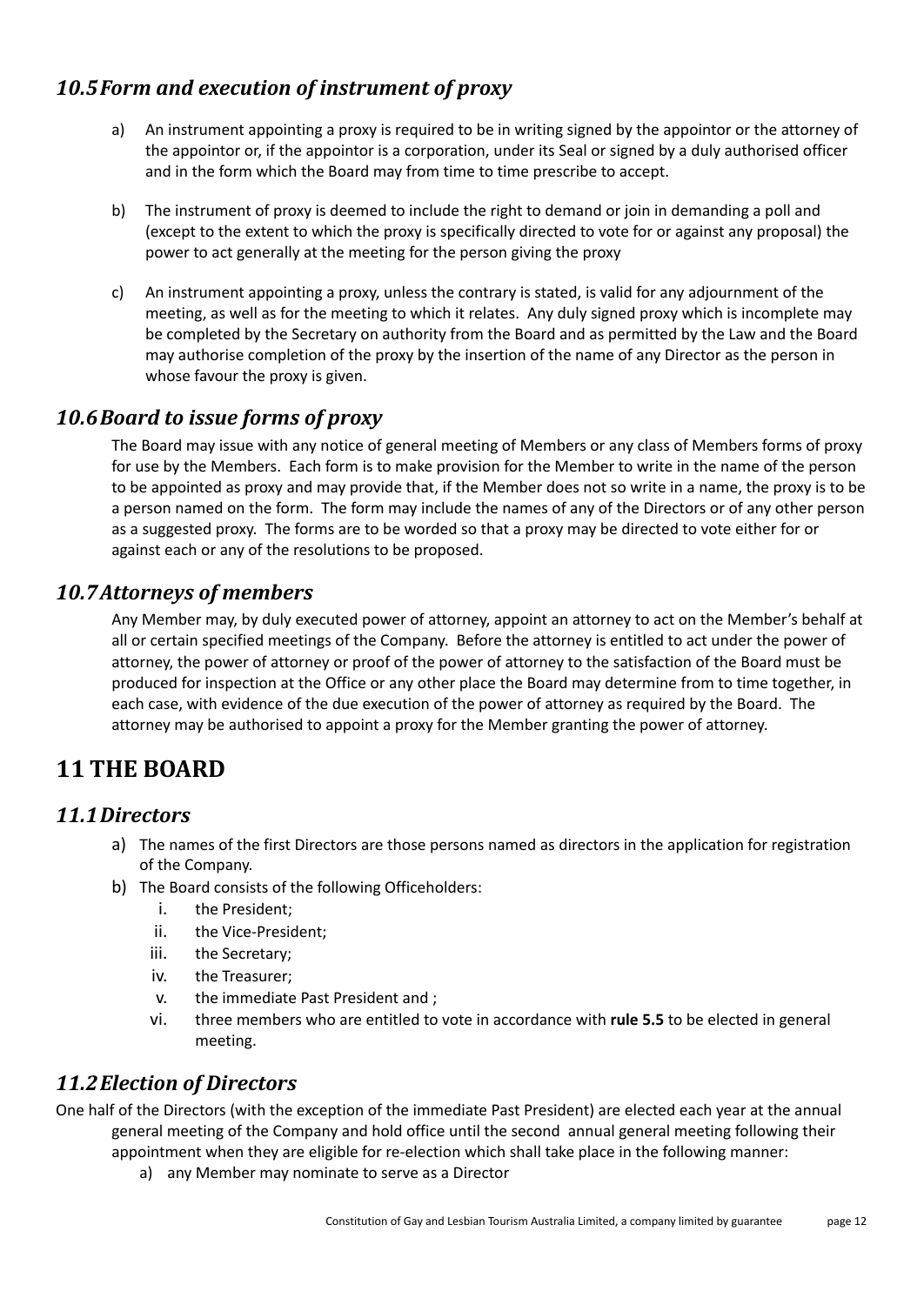- b) no person is eligible for election to the Board at any annual general meeting (or any general meeting of the Company) unless the person or some Member intending to nominate the person has given notice in writing signed by the nominee giving consent to the nomination and signifying either candidature for the office or the intention of the Member to nominate the nominee. To be valid, the notice is required to be left at the Company's registered office not less than 28 clear days, before the meeting;
- c) a list of the candidates' names in alphabetical order with the proposers' and seconders' names shall be forwarded to all Members of the Company with the notice of annual general meeting
- d) each Member present at the annual general meeting is entitled to vote for any number of such candidates not exceeding the number of vacancies; and
- e) in case there is not a sufficient number of candidates nominated, the Board shall fill up the remaining vacancy or vacancies.

## *11.3Qualification for membership of the Board*

- a) A Director must be a Member who has the right to vote at a general meeting.
- b) All Directors are required to be natural persons.

#### *11.4Casual vacancies*

- a) The Board has the power at any time and from time to time to appoint a qualified person as a Director either to fill a casual vacancy among the Board or as an addition to the existing members but so that the total number of Directors may not at any time exceed the number fixed in accordance with this Constitution.
- b) Any person appointed under this rule holds office until the next general meeting when an election will be held to fill the vacancy but such person is not to be taken into account in determining the number of Directors who are to retire by rotation at the meeting. Any person appointed under this rule is eligible for election at that general meeting.
- c) The Members in general meeting may by ordinary resolution elect a qualified person as a Director but so that the total number of Directors do not at any time exceed the number fixed in accordance with this Constitution.

## **12 VACATION OF OFFICE**

#### *12.1Resignation*

Any Director may resign at any time from membership of the Board by notice in writing delivered to the Secretary but such resignation only takes effect at the time when such notice is received by the Secretary unless some later date is specified in the notice when it shall take effect on the later date.

#### *12.2Removal*

- a) Director may be removed from office by ordinary resolution of the Members at a general meeting of the Company convened for that purpose. At any such general meeting the Director must be given the opportunity to fully present their case either orally or in writing or partly by either or both of these means.
- b) A Director who ceases to be a Director under **rule 12.2** retains office until the dissolution or adjournment of the general meeting at which the member is removed.

#### *12.3Disqualification*

- a) The office of a director is vacated:
	- i. upon a Director becoming an insolvent under administration, suspending payment generally to creditors or compounding with or assigning the Director's estate for the benefit of creditors;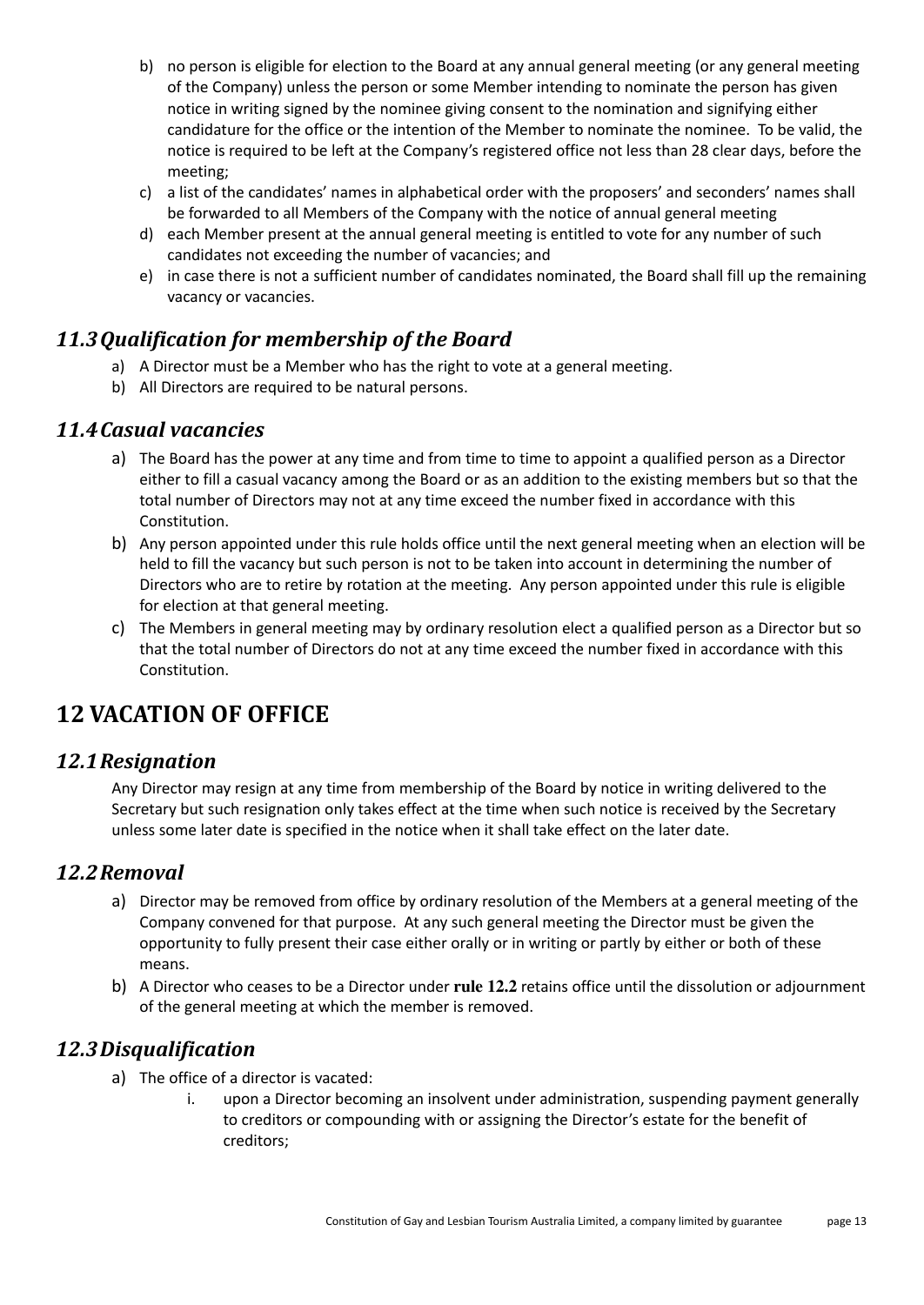- ii. upon a Director becoming a person of unsound mind or a person who is a patient under laws relating to mental health or whose estate is administered under laws relating to mental health;
- iii. upon a Director being absent from meetings of the Board during a period of 3 consecutive meetings without leave of absence from the Board where the Board has not, within 14 days of having been served by the Secretary with a notice giving particulars of the absence, resolved that leave of absence be granted;
- iv. upon a Director resigning office by notice in writing to the Company;
- v. upon a Director being removed from office pursuant to the Law; or
- vi. upon a Director being prohibited from being a director by reason of the operation of law.
- b) A Director who vacates office pursuant to **rule 12.3(a)** is not to be taken into account in determining the number of Directors who are to retire by rotation at any annual general meeting.

#### *12.4Directors who are employees of the Company*

The office of director who is an employee of the Company and/or any of its subsidiaries, becomes vacant upon the Director ceasing to be employed (so that they are no longer employed by the Company or any subsidiary of the Company) but the person concerned is eligible for reappointment or re-election as a Director of the Company.

## **13 OFFICEHOLDERS**

#### *13.1Appointment to office*

- a) Subject to this **rule 13.1**, the Officeholders are chosen by the Board from the Directors at the first meeting of the Board after any annual general meeting.
- b) The Officeholders continue to hold office until the earlier of:
	- i. their resignation from that office in accordance with **rule 13.2**;
	- ii. their removal from that office in accordance with **rule 13.2**;
	- iii. their office as Director becomes vacant in accordance with this Constitution or they resign or are removed from that office; and
	- iv. the date of the first meeting of the Board after the first anniversary of their appointment to that office.
- c) The Board has the sole power at any time and from time to time to appoint any one of its members as a Officeholder and to remove any Director appointed under this Constitution from any of those offices but not from the office of director.

#### *13.2Resignation*

Any Officeholder may resign at any time from such office by notice in writing delivered to the Secretary but such resignation only takes effect at the time when such notice is received by the Secretary unless some later date is specified in the notice when it shall take effect on and from that later date.

## **14 EXERCISE OF VOTING POWER**

The Board may exercise the voting power conferred by the shares in any corporation held or owned by the Company as the Board thinks fit (including the exercise of the voting power in favour of any resolution appointing the Directors, or any of them, directors of that corporation) and a Director of the Company may vote in favour of the exercise of those voting rights notwithstanding that the Director is, or may be about to be appointed, a director of that other corporation and may be interested in the exercise of those voting rights.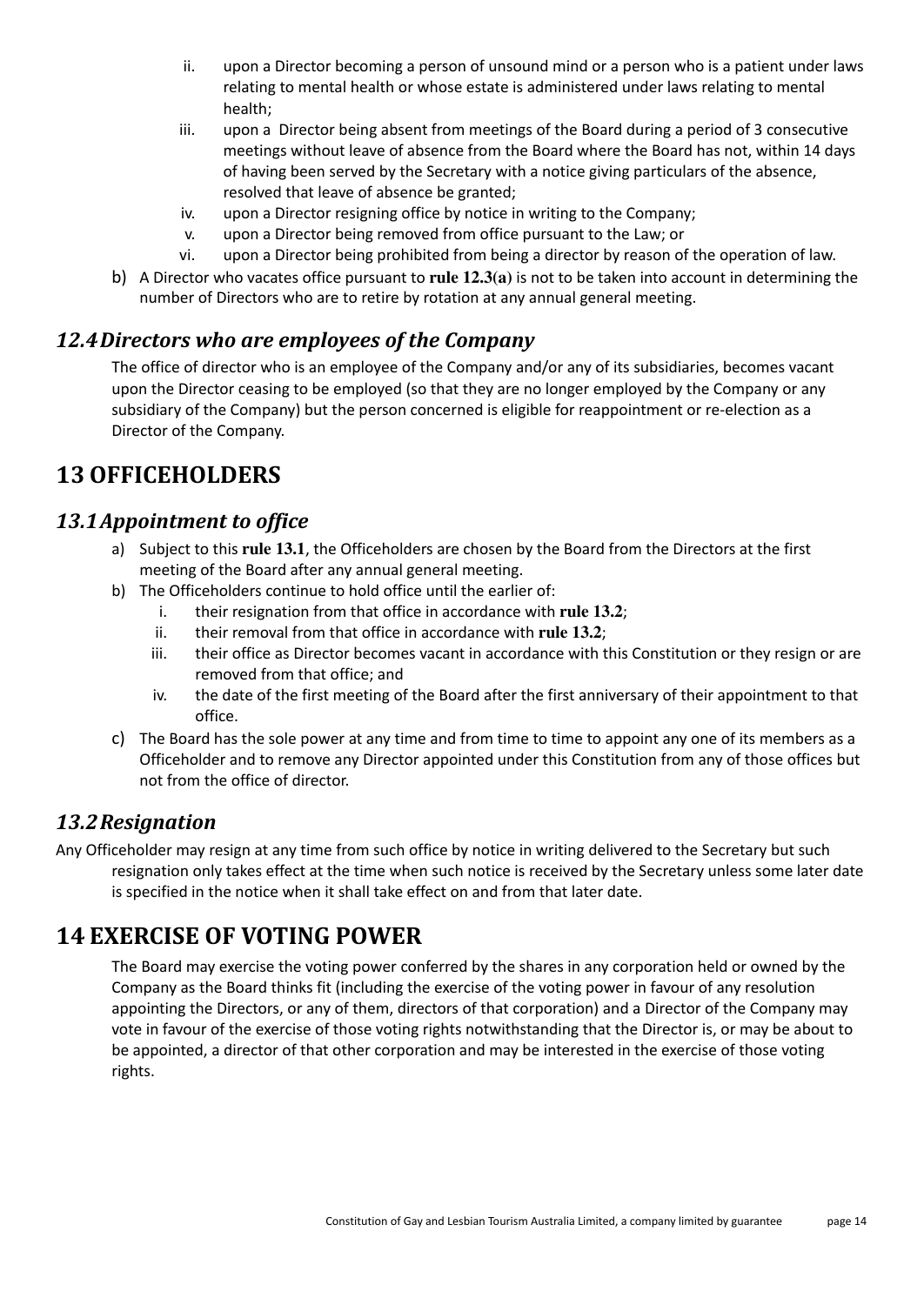# **15 ALTERNATE DIRECTORS**

#### *15.1Director may appoint an alternate*

- a) Subject to these rules, each Director has power from time to time to appoint any person to act as their alternate in the place of that Director, whether for a stated period or periods or until the happening of a specified event or from time to time, whenever by absence or illness or otherwise the Director is unable to attend to their duties.
- b) The Director must first seek and obtain the consent of the Board to the appointment, which consent is not to be unreasonably withheld or delayed. The appointment is to be in writing and signed by the Director and a copy of the appointment is to be given by the appointing Director to the Company by forwarding or delivering it to the Office.
- c) The appointment takes effect immediately upon receipt of the appointment at the Office.

#### *15.2Conditions of office of alternate*

The following provisions apply to an alternate Director:

- a) an alternate may be removed or suspended from office upon receipt at the Office of written notice, letter, facsimile transmission or other form of visible communication from the Director by whom the alternate was appointed to the Company;
- b) alternate is entitled to receive notice of meetings of the Board and to attend and vote at the meetings if the Director by whom the alternate was appointed is not present;
- c) the alternate is entitled to exercise all the powers (except the power to appoint an alternate) and perform all duties of a Director, in so far as the Director by whom the alternate was appointed had not exercised or performed them;
- d) the office of the alternate is vacated upon vacation of office by the Director or written resignation being given to the Company by the Director, by whom the alternate was appointed;
- e) the alternate is not to be taken into account in determining the number of Directors or rotation of Directors; and
- f) the alternate is, while acting as a Director, responsible to the Company for the alternate's own acts and defaults and is not to be deemed to be the agent of the Director by whom the alternate was appointed.

## **16 PROCEEDINGS OF THE BOARD**

#### *16.1 Procedures relating to Board meetings*

- a) The Board may meet together, upon each Director being given reasonable notice, for the dispatch of business, adjourn and otherwise regulate its meetings as it thinks fit.
- b) Until otherwise determined by the Board, three Directors form a quorum
- c) Notice is deemed to have been given to a Director, and all Directors are hereby deemed to have consented to the method of giving notice, if notice is sent by mail, personal delivery, facsimile transmission or by electronic mail to the usual place of residence, fax number or electronic address of the Director (if any fax number or electronic address is notified to the Company) or at any other address given to the Secretary by the member from time to time subject to the right of the Director to withdraw such consent within a reasonable period before a meeting.

#### *16.2Meetings by telephone or other means of communication*

The Board may meet either in person or by telephone or by other means of communication consented to by all Directors subject to the right of a Director to withdraw their consent within a reasonable period before a meeting. All persons participating in the meeting must be able to hear and be heard by all other participants. A meeting conducted by telephone or other means of communication is deemed to be held at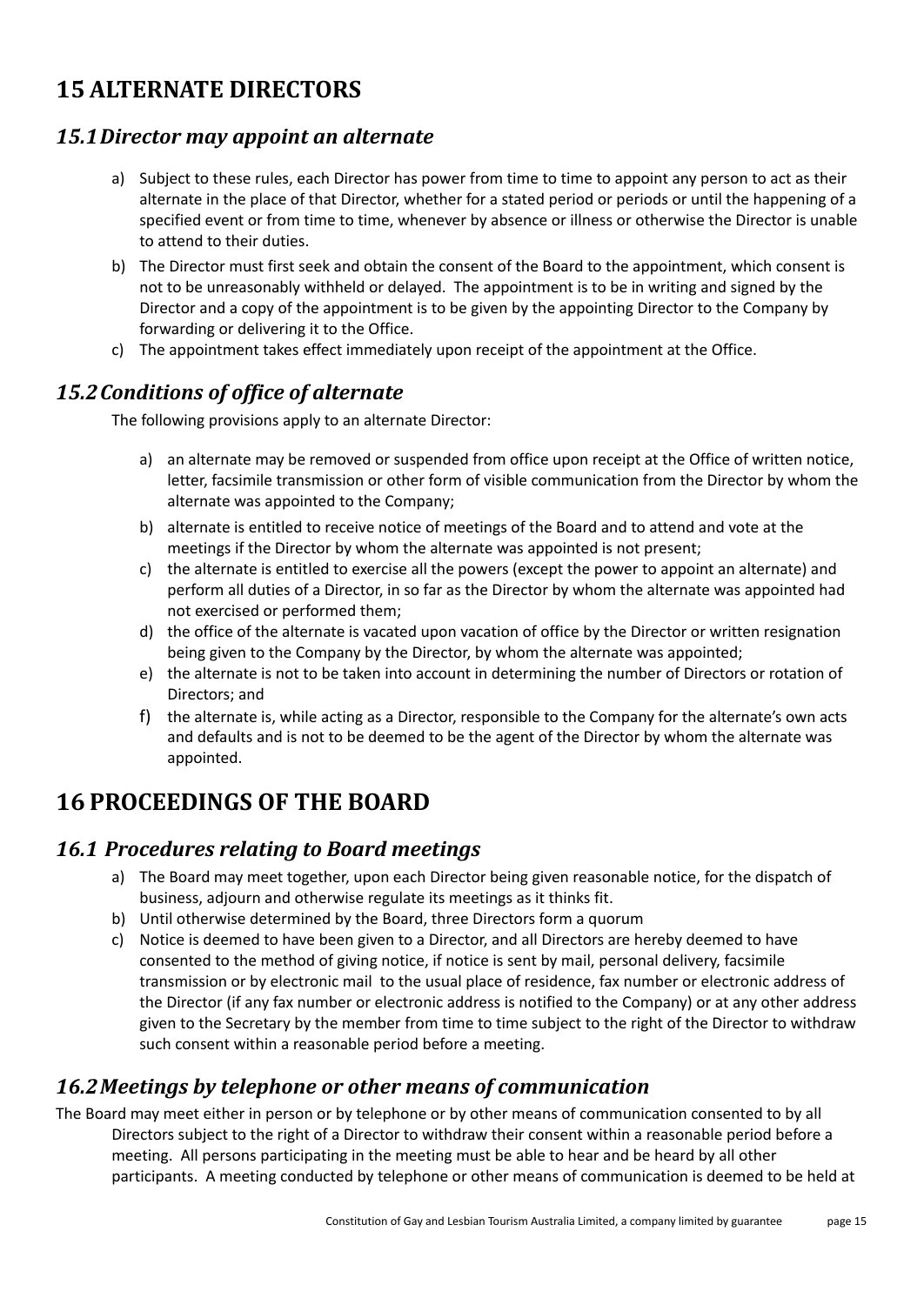the place agreed upon by the Directors attending the meeting, provided that at least one of the Directors present at the meeting is at that place for the duration of the meeting.

#### *16.3Votes at meetings*

Questions arising at any meeting of the Board are decided by a majority of votes. The Chairman of the meeting of the Board shall, in addition to his deliberative vote, have a second or casting vote in the event of an equality of votes.

#### *16.4Convening of meetings*

The Chairman or the Board may at any time, and the Secretary, upon the request of any Director, must convene a meeting of the Board.

#### *16.5Chairman*

The Board may elect a Chairman and a deputy Chairman of its meetings and determine the period for which each is to hold office. If no Chairman or deputy Chairman is elected or if at any meeting the Chairman and the deputy Chairman are not present at the time specified for holding the meeting (or, if being present, the relevant Directors refuse to act as Chairman or deputy Chairman), the Directors present may choose one of their number to be Chairman of the meeting.

#### *16.6Powers of meetings*

A meeting of the Board or any adjournment of a meeting at which a quorum is present is competent to exercise any of the authorities, powers and discretions for the time being vested in or exercisable by the Board.

#### *16.7By-Laws*

The Board may from time to time make, vary and repeal by-laws for the regulation of the business of the Company, its officers and servants and the required professional code of conduct of its members

#### *16.8Delegation of powers to Committees*

The Board may, subject to the constraints imposed by law, delegate any of its powers to Committees consisting of one or more Directors or any other person or persons as the Board thinks fit. Any Committee formed or person or persons appointed to the Committee must, in the exercise of the powers delegated, conform to any regulations that may from time to time be imposed by the Board. A delegate of the Board may be authorised to sub-delegate any of the powers for the time being vested in the delegate.

#### *16.9Proceedings of Committees*

- a) The meetings and proceedings of any Committee are to be governed by the provisions of these rules for regulating the meetings and proceedings of the Board so far as they are applicable and are not superseded by any regulations made by the Board under **rule 16.7**.
- b) A Committee in the exercise of the duties delegated or assigned to it shall conform to any regulations, directions or instructions that may be imposed or given by the Board
- c) A facsimile transmission or other document produced by mechanical or electronic means under the name of a Director with their authority is deemed to be a document in writing signed by that Director.

#### *16.10Validity of acts*

a) All acts done at any meeting of the Board or by a Committee or by any person acting as a Director are, notwithstanding that it is afterwards discovered that there was some defect in the appointment of any of the Directors or the Committee or the person acting as a Director or that any of them were disqualified, as valid as if every person had been duly appointed and was qualified and continued to be a Director or a member of the Committee (as the case may be).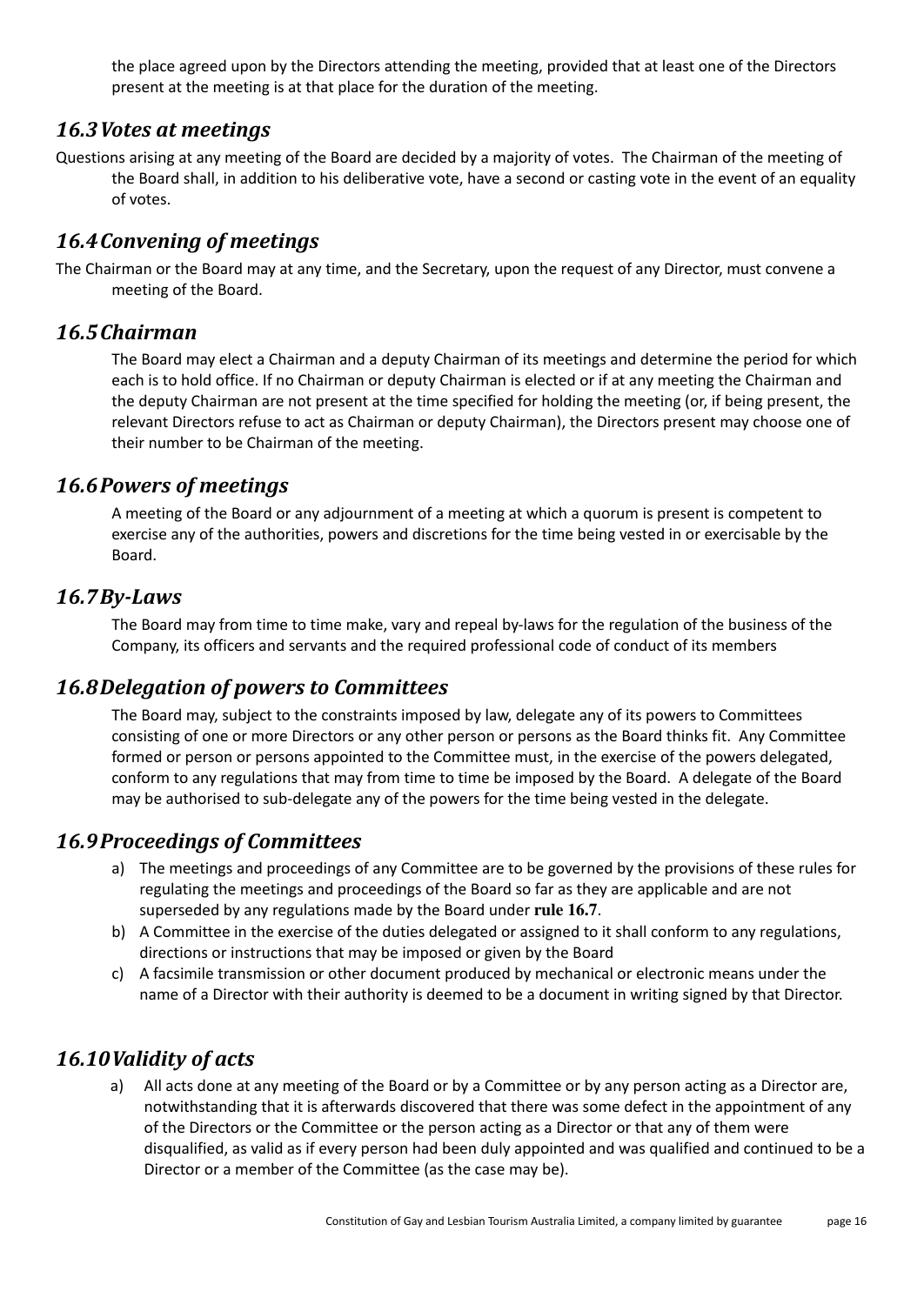b) If the number of Directors is reduced below the minimum number fixed pursuant to these rules, the continuing Directors may act for the purpose of increasing the number of Directors to that number or of calling a general meeting of the Company but for no other purpose.

### *16.11Resolution in writing*

- a) A resolution in writing of which notice has been given to all Directors and which is signed by all such members entitled to vote on the resolution is as valid and effectual as if it had been passed at a meeting of the Board duly called and constituted and may consist of several documents in the same form each signed by one or more of the Directors.
- b) For the purposes of this rule the references to 'Director' include any alternate for the time being present in Australia who is appointed by a Director not for the time being present in Australia but does not include any other alternate Director.
- c) A facsimile transmission or other document produced by mechanical or electronic means under the name of a Director with their authority is deemed to be a document in writing signed by that Director.

# **17 POWERS OF THE BOARD**

### *17.1General powers of the Board*

- a) The management and control of the business and affairs of the Company are vested in the Board, which (in addition to the powers and authorities conferred upon them by these rules) may exercise all powers and do all things as are within the power of the Company and are not by these rules or by Law directed or required to be exercised or done by the Company in general meeting.
- b) The Board may make such regulations and by-laws not inconsistent with the Constitution, as in the opinion of the Board are necessary or desirable for the proper control, administration and management of the Company's finances, affairs and property or are necessary for the convenience, comfort and well-being of the Members (including the terms of entry of Members to the Company's premises and any event or function sponsored, promoted, facilitated or conducted by the Company) and amend or rescind from time to time any such regulations and by-laws.
- c) A regulation or by-law of the Company made by the Board may be disallowed by the Company in a later general meeting.
- d) A resolution or regulation made by the Company in general meeting cannot invalidate prior acts of the Board which would have been valid if that resolution or regulation had not been passed or made.

#### *17.2Directors may contract with Company*

- a) A Director is not disqualified by the office of director from contracting or entering into any arrangement with the Company or any other person either as vendor, purchaser or otherwise and no contract or arrangement entered into with the Company or any other person by a Director or any contract or arrangement entered into by or on behalf of the Company or any other person in which a Director is in any way interested may be avoided for that reason. A Director is not liable to account to the Company for any profit realised by any contract or arrangement, by reason of holding the office of or of the fiduciary relationship established by the office.
- b) No Director may as a director vote in respect of any contract or arrangement in which the Director has directly or indirectly any material personal interest if to do so would be contrary to the Law and if the Director does vote his vote may not be counted nor shall the Director be counted in the quorum present at the meeting but either or both of these prohibitions may at any time be relaxed or suspended to any extent by ordinary resolution passed at a general meeting, if permitted by the Law.
- c) A Director who is interested in any contract or arrangement may, notwithstanding the interest, attest the affixing of the Seal to, or otherwise execute any document evidencing or otherwise connected with the contract or arrangement.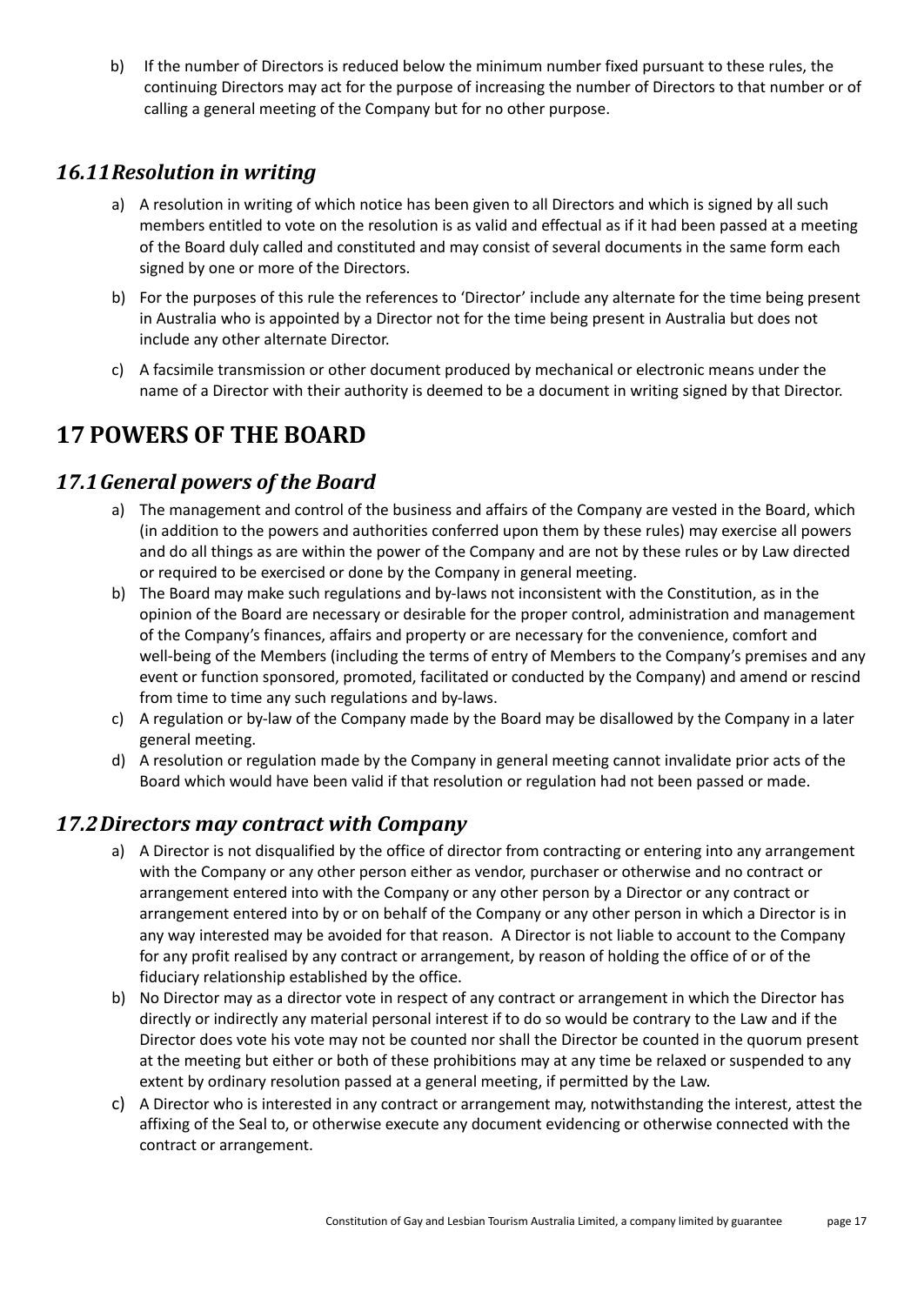# **18 OTHER SALARIED OFFICERS**

The Board may appoint such officers and employees at such salaries for such periods and on such terms as it thinks fit and may subject to conditions of the employment of such officers and employees dispense with their services and re-appoint or appoint other officers and employees as it thinks fit.

# **19 THE SEAL**

### *19.1Company Seal is optional*

The Company may have a Seal

### *19.2Affixing the Seal*

If the Company has a Seal, the Board is to provide for its safe custody and it should only be used by the authority of the Board. Every instrument to which the Seal is affixed is to be signed by a Director and countersigned by the Secretary or by a second Director or by another person appointed by the Board for the purpose. The Board may determine either generally or in any particular case that a signature may be affixed by a mechanical means specified in the determination.

#### *19.3Execution of documents without a Seal*

The Company may execute a document, including a deed, by having the document signed by:

a) 2 Directors; or

b) a Director and the Secretary, and

the Company executes a deed, the document is to be expressed to be executed as a deed and be executed in accordance with the appropriate procedures set out in **rule 19.2** or this rule.

#### *19.4Other ways of executing documents*

Notwithstanding the provisions of **rules 19.2** and **19.3**, any document including a deed, may also be executed by the Company in any other manner permitted by law.

## **20 MINUTES**

## *20.1Contents of minutes*

The Board must ensure that minutes are duly recorded in any manner it thinks fit and include:

- a) the names of the Directors present at each meeting of the Company, the Board and of any Committees; and
- b) details of all resolutions and proceedings of general meetings of the Company and of meetings of the Board and any Committees.

#### *20.2Signing of minutes*

The minutes of any meeting of the Board or of any Committee or of the Company, if purporting to be signed by the Chairman of the meeting or by the Chairman of the next succeeding meeting, are prima facie evidence of the matters stated in the minutes.

## **21 NOTICES**

#### *21.1Service of notices*

A notice may be given by the Company to a Member, or in the case of joint Members, if applicable, holders to the Member whose name stands first in the Register, personally, by leaving it at the Member's Registered address or by sending it by prepaid post or facsimile transmission addressed to the Member's Registered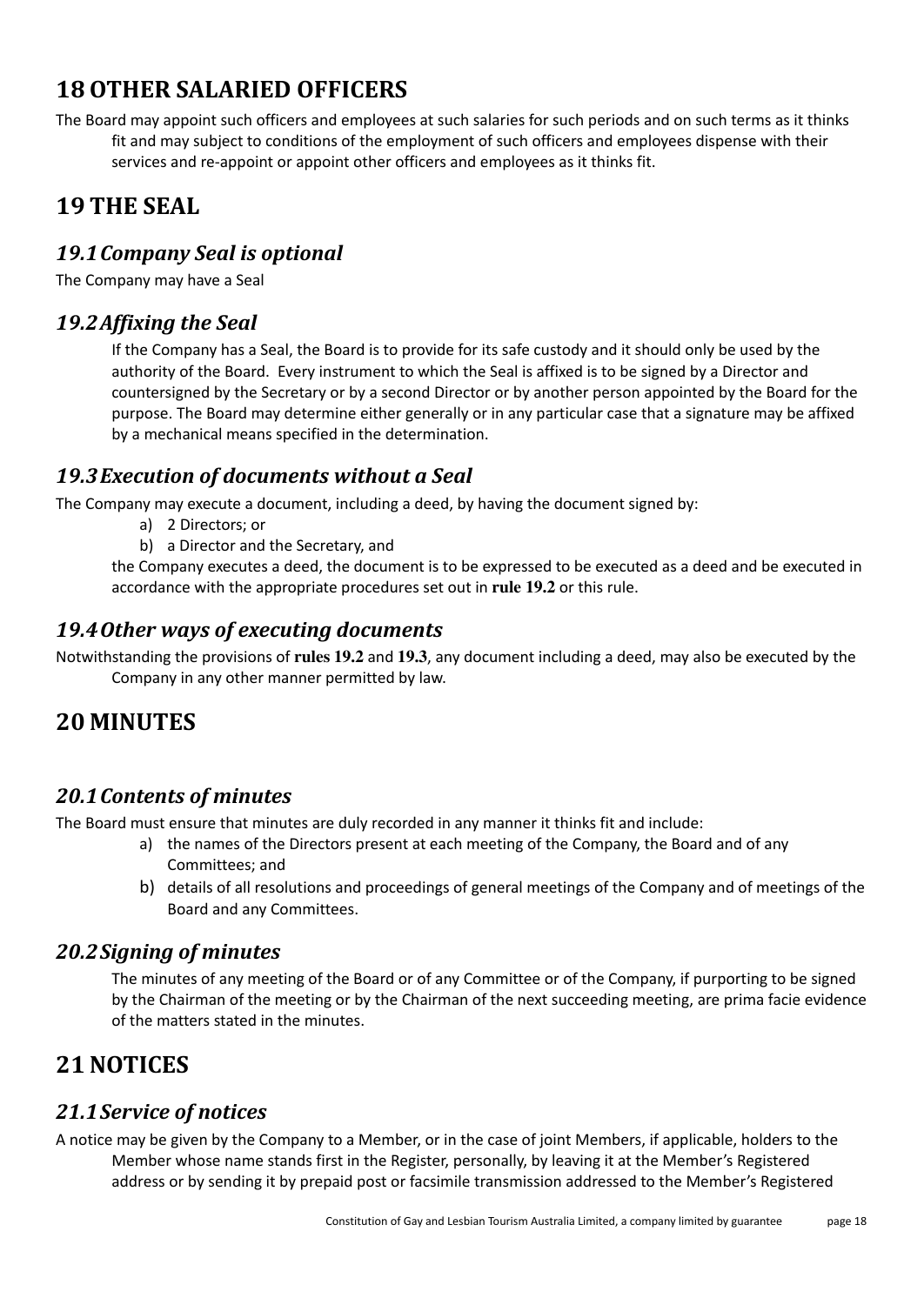address or by sending it to the electronic address (if any) nominated by the Member. All notices sent by prepaid post to persons whose Registered address is not in Australia may be sent by airmail or some other way that ensures that it will be received quickly.

#### *21.2When notice deemed to be served*

- a) Any notice sent by post is deemed to have been served at the expiration of 48 hours after the envelope containing the notice is posted and, in proving service, it is sufficient to prove that the envelope containing the notice was properly addressed and posted.
- b) Any notice served on a Member personally or left at the Member's Registered address is deemed to have been served when delivered.
- c) Any notice served on a Member by facsimile transmission is deemed to have been served when the transmission is sent. A facsimile is deemed to be duly sent when the Company's facsimile system generates a message confirming successful transmission of the total number of pages of the notice to the addressee.
- d) Any notice served on a Member by electronic means is deemed to have been served when the electronic message is sent.

#### *21.3Member not known at Registered address*

Where a Member does not have a Registered address or where the Company has bona fide reason to believe that a Member is not known at the Member's Registered address, all future notices are deemed to be given to the Member if the notice is exhibited in the Office, if any, for a period of 48 hours (and is deemed to be duly served at the commencement of that period) unless and until the Member informs the Company of a Registered address.

### *21.4Signature to notice*

The signature to any notice to be given by the Company may be written or printed.

## *21.5Reckoning of period of notice*

Where a given number of days' notice or notice extending over any other period is required to be given, the day of service is not to be reckoned in the number of days or other period.

#### *21.6Service on deceased Members*

A notice delivered or sent by post to the Registered address of a Member pursuant to these rules is (notwithstanding that the Member is then dead and whether or not the Company has notice of the Member's death) deemed to have been duly served and the service is for all purposes deemed to be sufficient service of the notice or document on the Member's heirs, executors or administrators.

#### *21.7Persons entitled to notice of general meeting*

- a) Notice of every general meeting is to be given to:
	- i. each Member individually who is entitled to vote at general meetings of the Company;
	- ii. each Director; and
	- iii. the auditor for the time being of the Company.
- b) No other person is entitled to receive notices of general meetings.

## *21.8Notification of change of address*

Every Member must notify the Company of any change of his or her address and any such new address must be entered in the Register as required to be kept by the Law and upon being so entered becomes the Member's Registered address.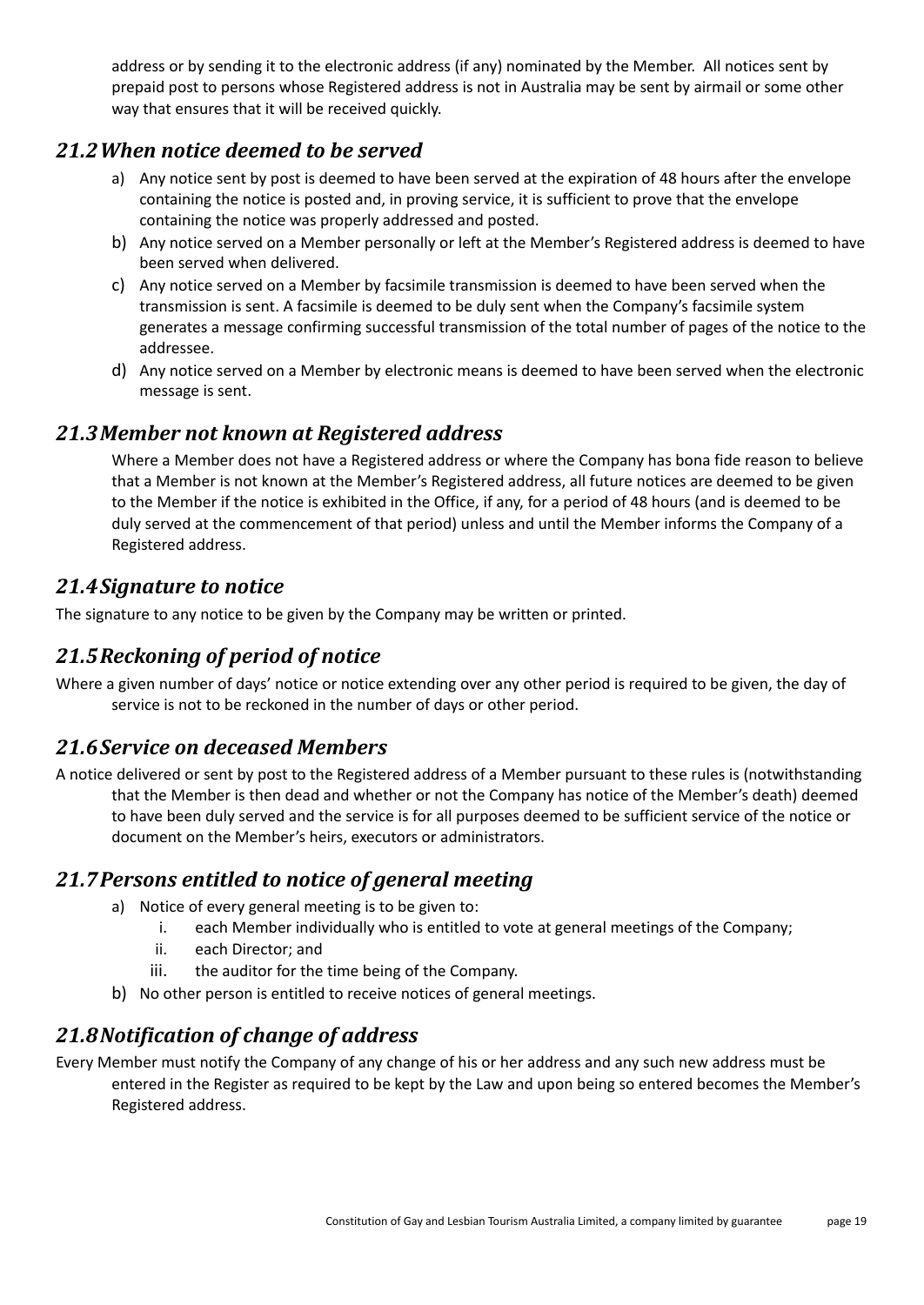# **22 INDEMNITY AND INSURANCE**

### *22.1Indemnity in favour of Directors, Secretaries and executive officers*

Subject to the Law and **rule 22.2**, the Company shall indemnify each Director , Secretary and executive officer to the maximum extent permitted by law, against any Liability incurred by them by virtue of their holding office as, and acting in the capacity of, director, Secretary or executive officer of the Company, other than:

- a) a Liability owed to the Company or a related body corporate of the Company;
- b) a Liability for a pecuniary penalty order under section 1317G of the Law or a compensation order under section 1317H of the Law; or
- c) a Liability owed to a person other than the Company that did not arise out of conduct in good faith.

## *22.2Indemnity for legal costs*

Company shall indemnify each Director, Secretary and executive officer to the maximum extent permitted by law, against any Liability for legal costs incurred by them in respect of a Liability incurred by them by virtue of their holding office as, and acting in the capacity of, director, Secretary or executive officer of the Company other than for legal costs incurred:

- a) in defending or resisting proceedings, in which the Director, Secretary or executive officer is found to have a Liability for which they could not be indemnified under **rule 22.1**;
- b) in defending or resisting criminal proceedings in which the Director, Secretary or executive officer is found guilty;
- c) in defending or resisting proceedings brought by ASIC or a liquidator for a court order if the grounds for making the order are found by the court to have been established (but this **rule 22.2(c)** does not apply to costs incurred in responding to actions taken by ASIC or a liquidator as part of an investigation before commencing proceedings for the court order); or
- d) in connection with proceedings for relief to the Director, Secretary or executive officer under the Law in which the court denies the relief.

## *22.3Indemnity for employees*

Subject to the Law and **rule 22.4**, the Company may indemnify an employee, who is not a Director, Secretary or executive officer of the Company, to the maximum extent permitted by law, against any Liability incurred by them by virtue of their holding office as, and acting in the capacity of, an officer of the Company, other than:

- a) a Liability owed to the Company or a related body corporate of the Company;
- b) a Liability for a pecuniary penalty order under section 1317G of the Law or a compensation order under section 1317H of the Law; or
- c) a Liability owed to a person other than the Company that did not arise out of conduct in good faith.

## *22.4Indemnity for legal costs of employees*

The Company may indemnify an employee other than a Director, Secretary or executive officer to the maximum extent permitted by law, against any Liability for legal costs incurred in respect of a Liability as, or by virtue of their holding office as, and acting in the capacity of, an officer of the Company other than for legal costs incurred:

- a) in defending or resisting proceedings, in which the officer is found to have a Liability for which they could not be indemnified under **rule 22.3**;
- b) in defending or resisting criminal proceedings in which the officer is found guilty;
- c) in defending or resisting proceedings brought by ASIC or a liquidator for a court order if the grounds for making the order are found by the court to have been established (but this **rule 22.4** does not apply to costs incurred in responding to actions taken by ASIC or a liquidator as part of an investigation before commencing proceedings for the court order); or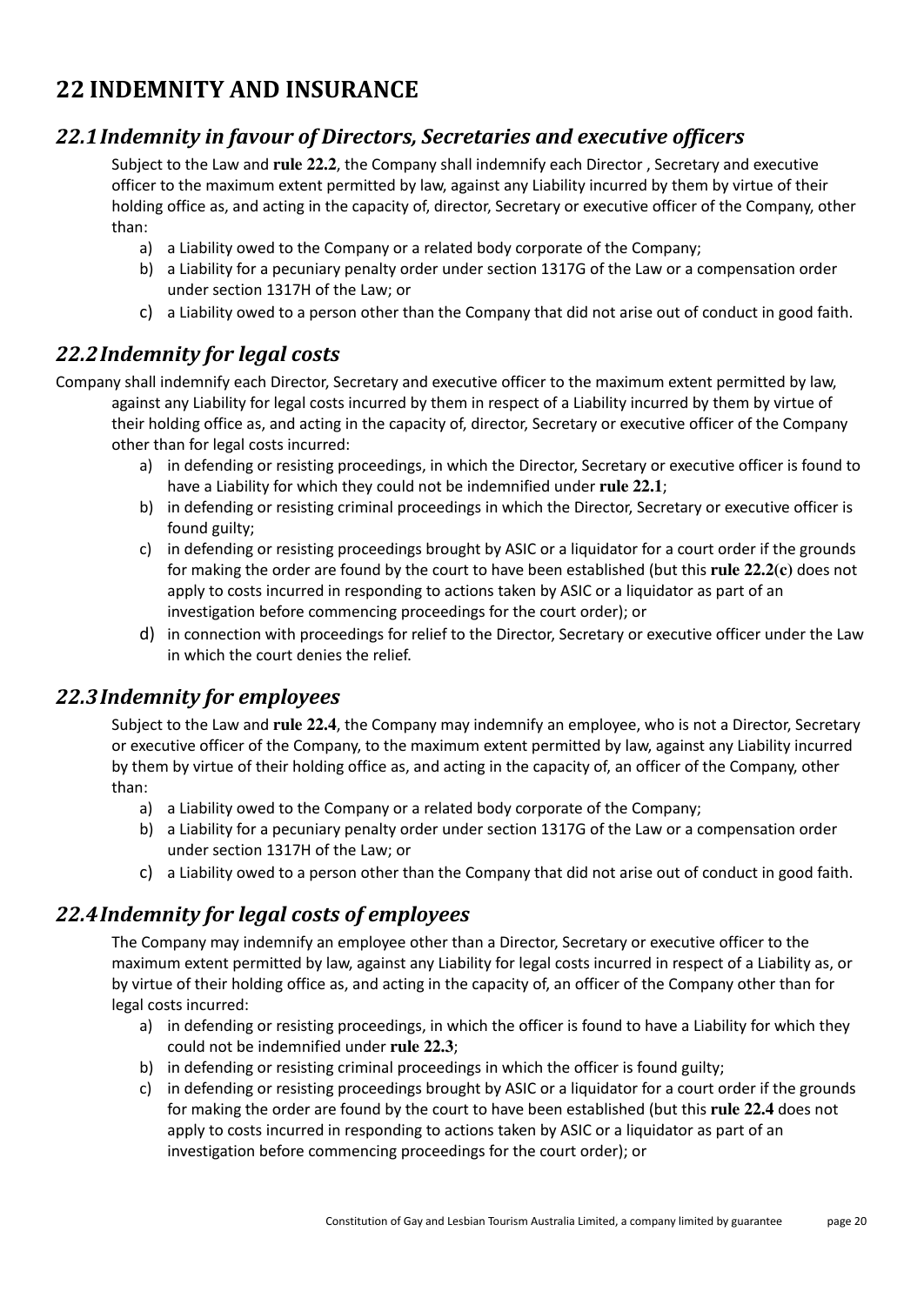d) in connection with proceedings for relief to the officer under the Law in which the court denies the relief

#### *22.5Proceedings.*

For the purposes of **rules 22.2** and **22.4**, '**proceedings**' includes the outcomes of the proceedings and any appeal in relation to the proceedings.

## *22.6Insurance for the benefit of Directors, Secretaries and executive officers*

Subject to the Law, the Company may pay a premium for a contract insuring a person who is or has been a Director, Secretary or executive officer of the Company acting in that capacity against

- a) costs and expenses in defending any proceedings, whether civil or criminal, whatever their outcome; or
- b) a liability arising from negligence or other conduct.

#### *22.7Insurance for other officers*

Subject to the Law, the Company may pay a premium for a contract insuring a person who is or has been an employee and also an officer of the Company, acting in that capacity, but who is not a Director, Secretary or executive officer of the Company against:

- a) costs and expenses in defending any proceedings, whether civil or criminal, whatever their outcome; or
- b) a Liability arising from negligence or other conduct.

#### *22.8When insurance may not be provided by the Company*

The Company shall not pay, nor agree to pay, a premium for a contract insuring a person who is or has been a Director, Secretary or executive officer or an employee who is also an officer of the Company, against a Liability (other than one for legal costs) arising out of:

- a) conduct involving a wilful breach of duty in relation to the Company; or
- b) a contravention of section 182 or section 183 of the Law.

## *22.9Definitions for the purposes of rule 22*

In this **rule 22**, except to the extent the context otherwise requires:

'**Liability**' includes any claim, action, suit, proceeding, investigation, inquiry, damage, loss, cost or expense; '**executive officer**' means a person who is concerned, or takes part in, the management of the Company (regardless of the person's designation and whether or not the person is a director of the Company); '**officer**' means:

- a) a director or Secretary of the Company;
- b) a person:
	- i. who makes, or participates in making, decisions that affect the whole, or a substantial part, of the business of the Company;
	- ii. has the capacity to affect significantly the Company's financial standing; or
	- iii. ) in accordance with whose instructions or wishes the Board is accustomed to act (excluding advice given by the person in the proper performance of functions attaching to the person's professional capacity or their business relationship with the Board or the Company).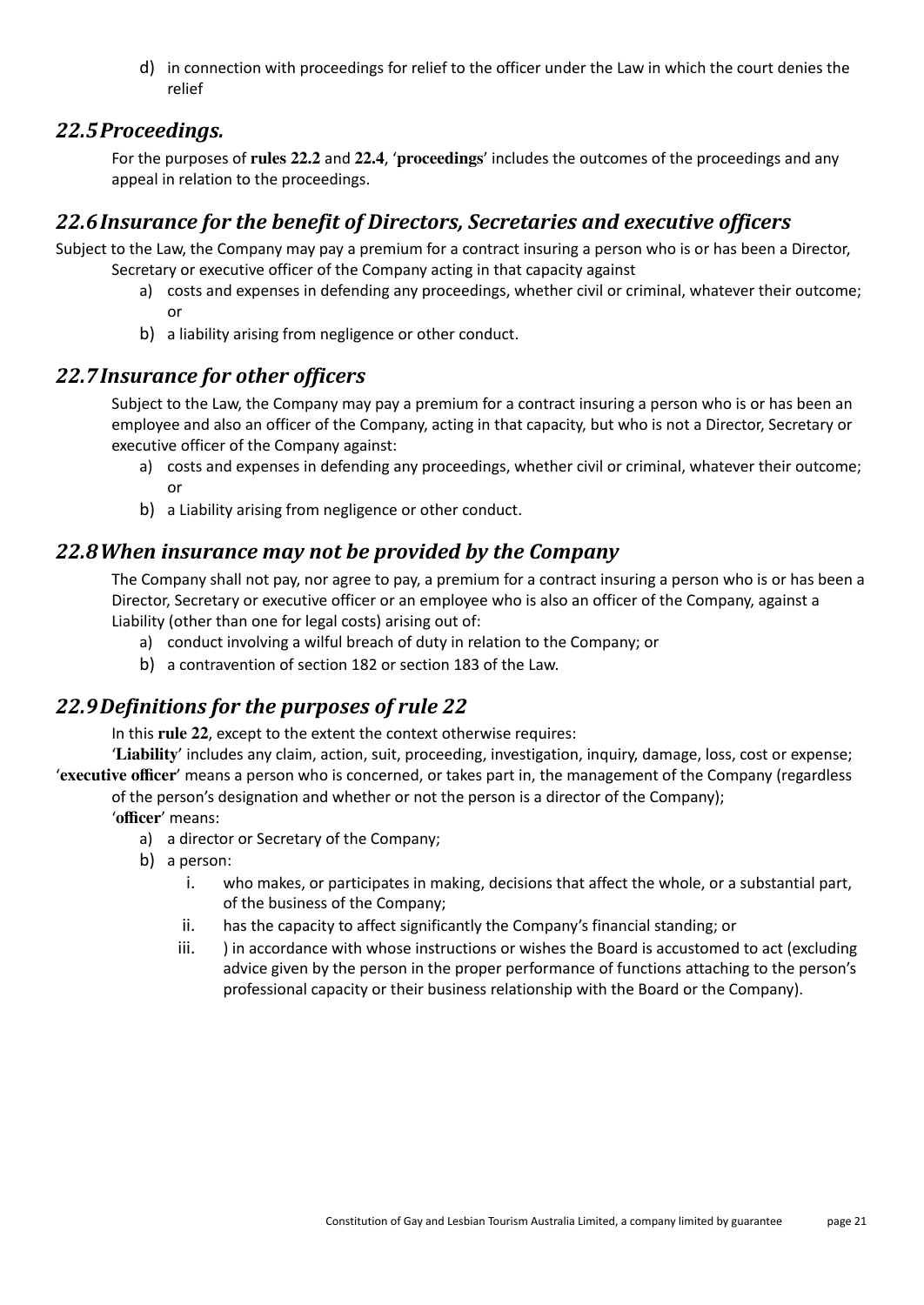### **TABLE OF CONTENTS**

| 1.1 |  |
|-----|--|
|     |  |
|     |  |
|     |  |
|     |  |
|     |  |
|     |  |
|     |  |
|     |  |
|     |  |
|     |  |
|     |  |
|     |  |
|     |  |
|     |  |
|     |  |
|     |  |
|     |  |
|     |  |
|     |  |
|     |  |
|     |  |
|     |  |
|     |  |
|     |  |
|     |  |
|     |  |
|     |  |
|     |  |
|     |  |
|     |  |
|     |  |
|     |  |
|     |  |
|     |  |
|     |  |
|     |  |
|     |  |
|     |  |
|     |  |
|     |  |
|     |  |
|     |  |
|     |  |
|     |  |
|     |  |
|     |  |
|     |  |
|     |  |